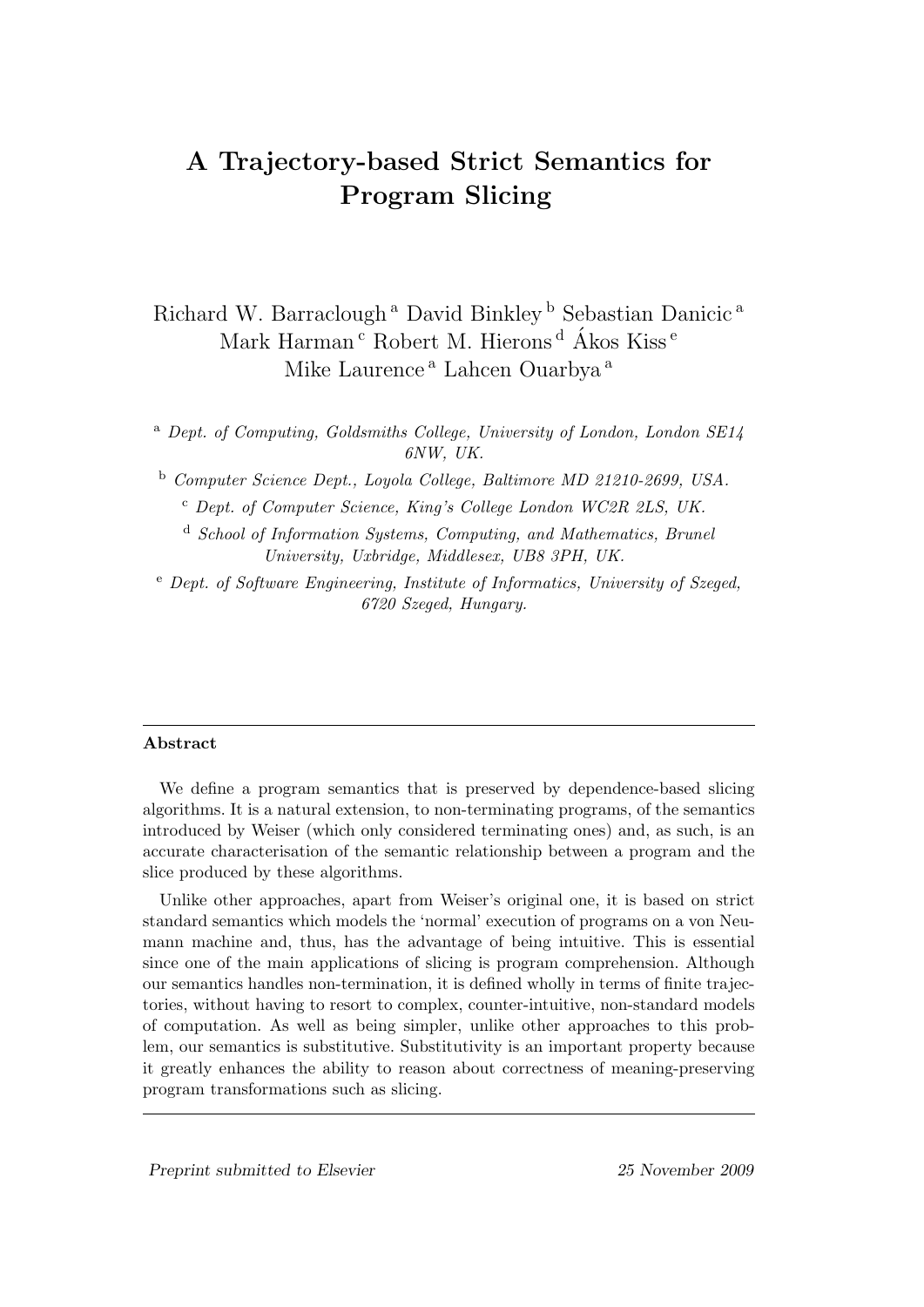### 1 Introduction

Program slicing is a program transformation technique for extracting an executable sub-program, the slice, from a larger program. The slice must preserve some semantic property of the program. Typically, this property is defined in terms of the values of a set of variables at a point of interest in the program.

Comprehensive surveys of program slicing, applications, techniques and results can be found in several papers [6,7,16,22,42,48]. Applications of slicing include program comprehension [20], software maintenance [18], testing and debugging [2,23], virus detection [33], integration [8], refactoring [30], restructuring, reverse engineering and reuse [9]. There are many forms of program slicing: static [46], dynamic [31] and conditioned [9]; forward and backward [26]; amorphous and syntax preserving [20]; non-termination removing [44,45] and non-termination preserving [37].

Historically, slicing was developed first as an algorithm; practice preceded theory. The most well-known and widely used slicing algorithms are variants of Weiser's Algorithm  $[46]$  and the PDG algorithm of Horwitz and Reps  $[25]$ . These algorithms are essentially the same and produce identical results because they are both based on the notions of data and control dependence [17].

Recent developments in the application of slicing to reactive programs [24] and finite state machine models [32] require slices of programs and models that may fail to terminate. This has led, for example, to new definitions of control flow for such non-terminating programs and algorithms for computing slices using them [36,37]. This interest in slicing non-terminating programs provides renewed impetus to search for a sound theoretical foundation for slicing nonterminating programs. The problem of correctly and precisely accounting for the behaviour of slices of non-terminating programs remains a current topic of research.

Problems arise in trying to define the semantic relationship that slicing must preserve in the case of non-termination. Some slicing theories simply ignore non-terminating programs [1,3–5,45,46]. This is no longer acceptable since programs where non-termination is both normal and desirable – such as reactive systems – are increasingly common. As we demonstrate, existing slicing theory faces problems when non-termination is introduced, but the associated slicing algorithms often produce sensible slices. This suggests that the semantics of slicing non-terminating programs should be a natural extension of existing theory.

The primary contributions of this paper can be summarised as follows:

(1) We introduce a new, substitutive, intuitive, finite trajectory-based seman-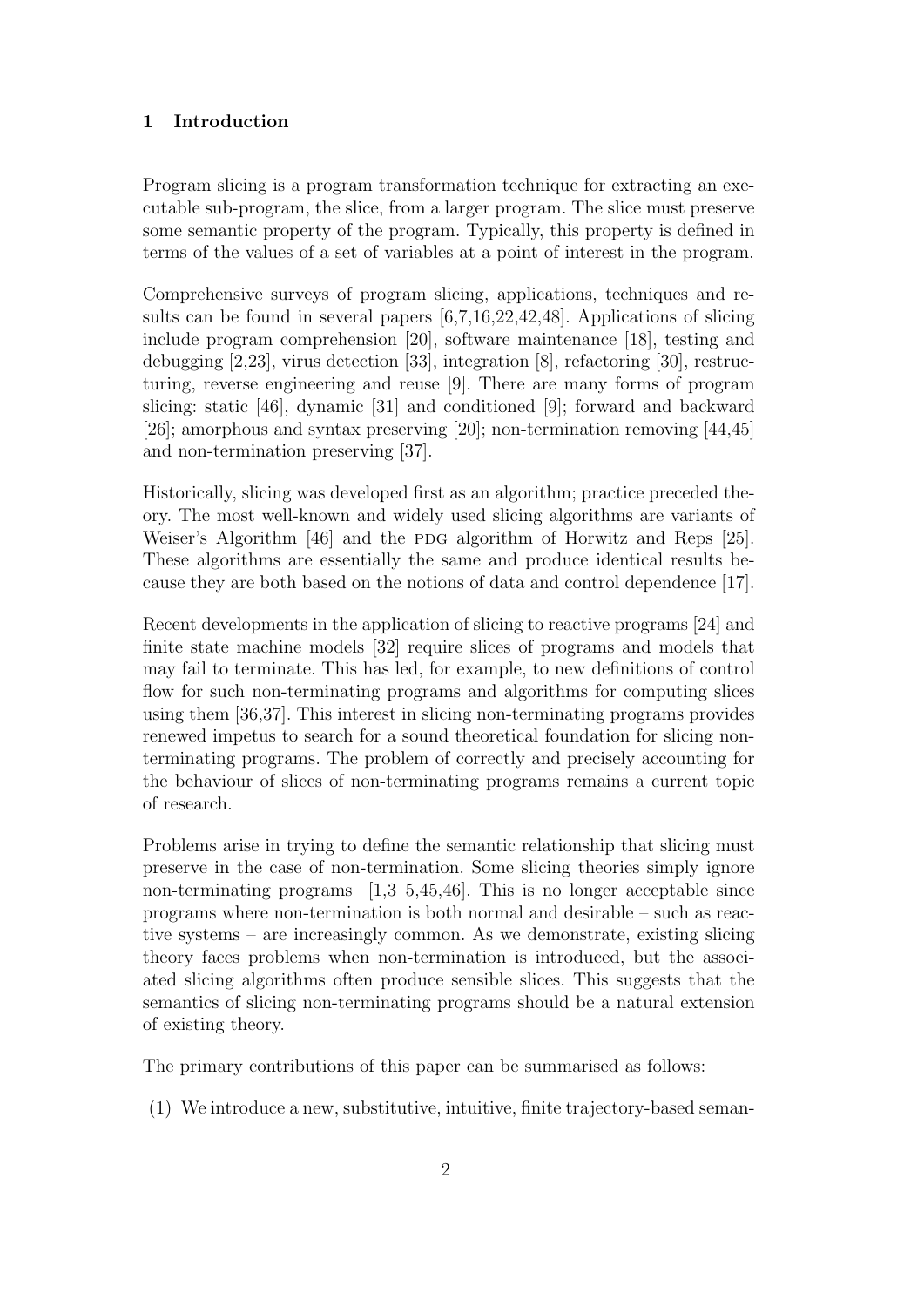tics,  $\vec{T}$ , of programs (Section 4.2). This semantics removes the need to consider complex, non-intuitive concepts such as transfinite computation, where programs are thought of as continuing to execute *after* finishing infinite loops.

- (2) We prove (Theorem 4.1) that its induced equivalence,  $\vec{S}_{(V,l)}$ , is a natural extension, to non-terminating programs, of the equivalence,  $\mathcal{S}_{(V,l)}$ , introduced by Weiser [46] that only considers terminating programs.
- (3) We prove (Theorem 4.2) that slicing algorithms based on traditional data and control dependence preserve  $\vec{\mathcal{T}}$ , thereby showing that the new semantics captures the behaviour of program slicing algorithms for both terminating and non terminating programs.

In Section 2, we consider previous attempts to define the semantics that is preserved by dependence-based slicing algorithms. First we describe the finite trajectory semantics first introduced by Weiser [46] and later used by the authors [5,1,3,4]. We then consider alternative approaches which involve nonstandard semantics. In particular, we consider the approaches of Cartwright and Felleisen [10], Giacobazzi and Mastroeni [19], and Nestra [35].

In Section 3, we illustrate the various shortcomings of previous approaches, including the lack of applicability of Weiser semantics to non-terminating programs and problems with the lazy and transfinite approaches including their lack of substitutivity, their undefined control, and their complex and counterintuitive nature. These shortcomings motivate the need for a new semantics.

Our new semantics and equivalence is introduced in Section 4. In Subsection 4.2, we define  $\vec{\mathcal{T}}$ , and in Subsection 4.3, introduce finite trajectory backward slice equivalence,  $\vec{S}_{(V,l)}$ , based on  $\vec{T}$  and prove that it is a natural extension, to non-terminating programs, of static backward equivalence first introduced by Weiser. In Subsection 4.4 we prove the main result – that dependencebased slicing algorithms produce slices which are equivalent to the original with respect to  $\vec{S}_{(V,l)}$ .

In Section 5, we compare our new approach with past contributions, proving that unlike these approaches, it has the essential property of substitutivity (Theorem 5.1) and argue also that it is simpler and more intuitive. Finally, in Section 6 we conclude and consider areas for future work.

# 2 Background and Related Work

In this section, we briefly describe previous attempts to define the semantics that is preserved by dependence-based slicing algorithms. First we describe the finite trajectory semantics first introduced by Weiser [46] and later used by the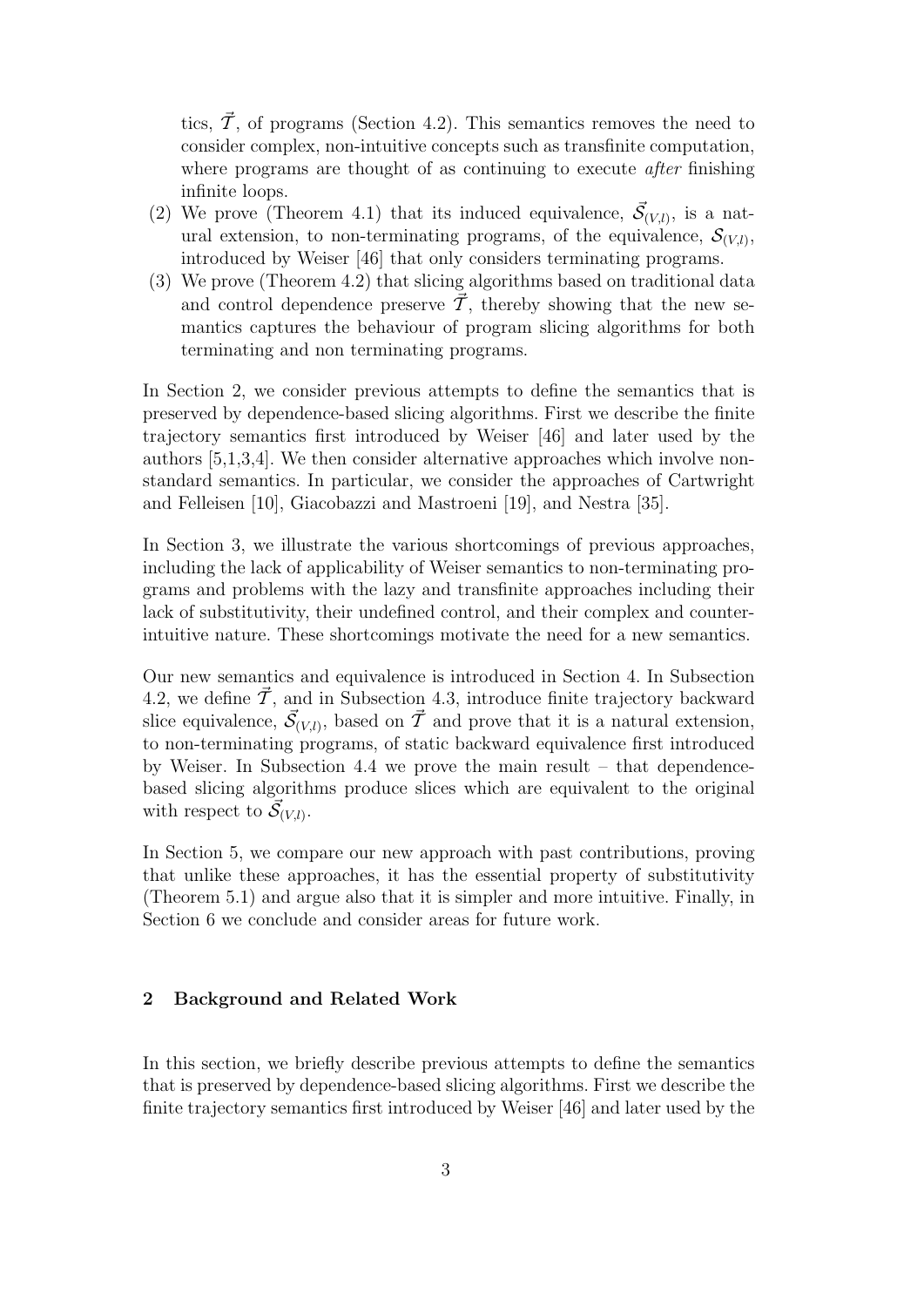authors [5,1,3,4]. Following this, we describe the non-standard semantics-based approaches of Cartwright and Felleisen [10], Giacobazzi and Mastroeni [19] and Nestra [35].

#### 2.1 Weiser's Finite Trajectory Semantics

Before a program is sliced, a slicing criterion must be specified. A slicing criterion is a pair,  $(V, l)$  where V is a set of variables of interest and l is a label representing the program point of interest. The slicing algorithm will return a program which agrees with the program being sliced at the point of interest,  $l$ , with respect to the variables of interest  $V$  every time both the original program and the slice pass through l. This idea is expressed using trajectories [46,47]:

Definition 2.1 (Trajectory) A trajectory is a finite sequence of label, state pairs:

 $(l_1, \sigma_1)(l_2, \sigma_2) \dots (l_k, \sigma_k)$ 

If a program gives rise to trajectory  $(l_1, \sigma_1)(l_2, \sigma_2) \dots (l_k, \sigma_k)$  this means that the ith statement that was executed was labelled  $l_i$  and the resulting state<sup>1</sup> is  $\sigma_i$ .

Since a slice only needs to preserve the behaviour of the program with respect to the variables of interest, Weiser uses the concept of state restriction:

Definition 2.2 (Restriction of a state to a set of variables) Given a state,  $σ$  and a set of variables V,  $σ$ <sub>*W*</sub> restricts  $σ$  so that it is defined only for variables in  $V$ :

$$
(\sigma V)x = \begin{cases} \sigma x & \text{if } x \in V, \\ \bot & \text{otherwise.} \end{cases}
$$

Since the programs need only to agree at the slicing criterion, Weiser introduced the idea of restricting a trajectory to a slicing criterion  $(V, l)$ . To do this, first delete all pairs in the trajectory whose label component is not l and for the ones that are left restrict the state component of the pair to V as just defined.

First we define how to project a single element of a trajectory onto a slicing criterion:

<sup>&</sup>lt;sup>1</sup> Originally, in Weiser's definition,  $\sigma_i$  represents the state *before* executing the instruction at label  $l_i$ .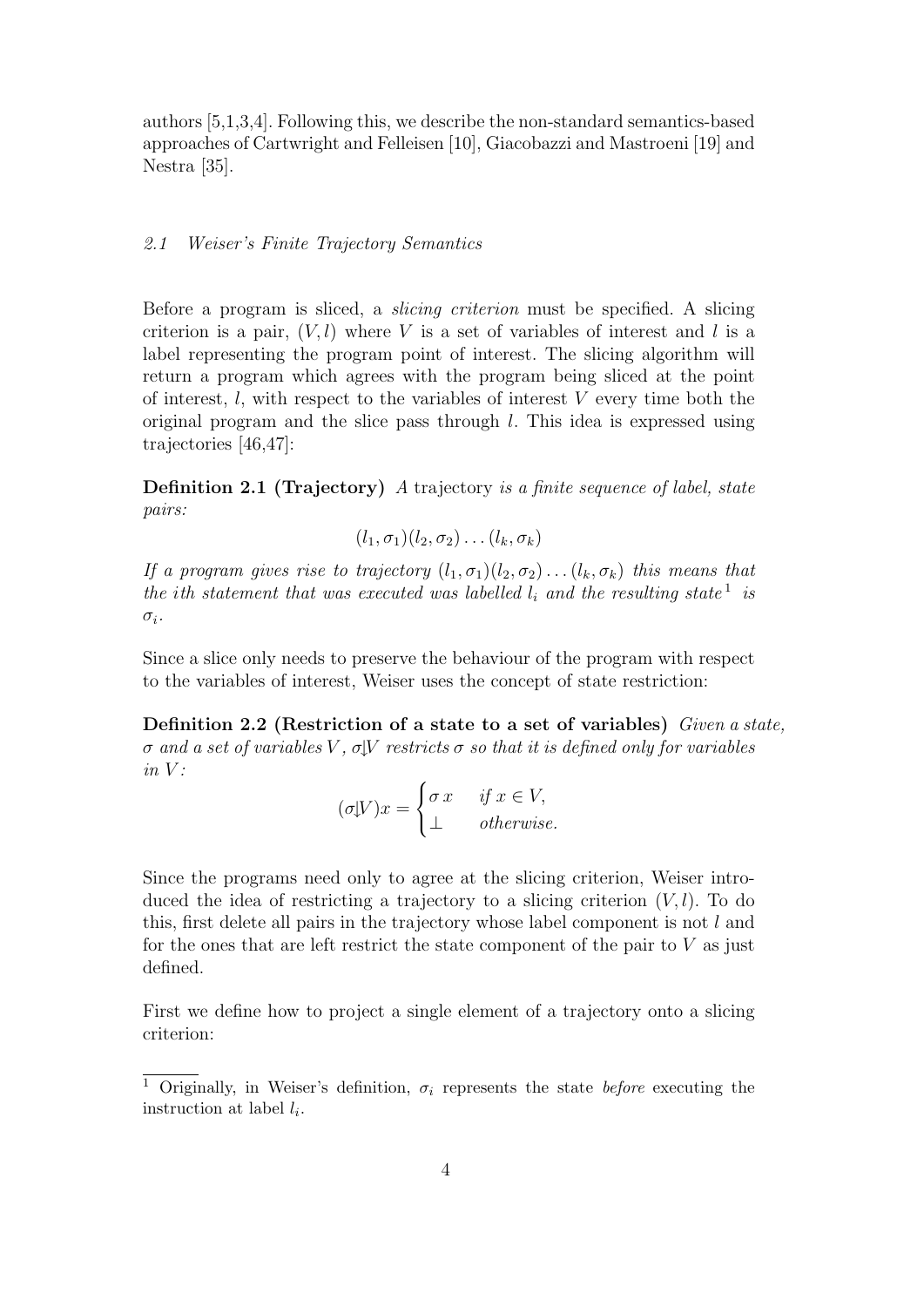**Definition 2.3** For a label l' and state  $\sigma$  the projection of the trajectory sequence element  $(l', \sigma)$  to the slicing criterion  $(V, l)$  is

$$
(l', \sigma)\mathbf{U}(V, l) = \begin{cases} (l', \sigma\mathbf{V}) & \text{if } l' = l, \\ \lambda & \text{otherwise,} \end{cases}
$$

where  $\lambda$  denotes the empty string.

Definition 2.4 (Projection of a trajectory to a slicing criterion) The projection of the trajectory  $T = (l_1, \sigma_1)(l_2, \sigma_2) \dots (l_k, \sigma_k)$  to the slicing criterion  $(V, l)$  is

$$
\mathrm{Proj}_{(V,l)}(T) = (l_1, \sigma_1) \mathcal{L}(V,l) \dots (l_k, \sigma_k) \mathcal{L}(V,l)
$$

Having set up the semantics, Weiser then defines the property which captures the relationship between a program and its slice.

**Definition 2.5 (Weiser's backward static slice)** A slice s of a program p on a slicing criterion  $(V, l)$  is any executable program with the following two properties:

- (1) s can be obtained from p by deleting zero or more statements.
- (2) Whenever p halts on an input state  $\sigma$  with a trajectory T then s also halts on input  $\sigma$  with trajectory T' where  $\text{Proj}_{(V,l)}(T) = \text{Proj}_{(V,l)}(T')$ .

Binkley et al. restate this as a semantic equivalence,  $\mathcal{S}_{(V,l)}$ , for static backward slicing  $[5,1,3,4]$  as follows:

Definition 2.6 (Static backward equivalence) Given two programs p and q, and slicing criterion  $(V, l)$ , p is static backward equivalent to q, written p  $S_{(V,l)}$  q, if and only if for all input states  $\sigma$ , when the execution of p in σ gives rise to a trajectory  $T_p^{\sigma}$  and the execution of q in σ gives rise to a trajectory  $T_q^{\sigma}$ , then  $\text{Proj}_{(V,l)}(\tilde{T}_p^{\sigma}) = \text{Proj}_{(V,l)}(T_q^{\sigma})$ .

Reps and Yang [38], in effect, show that slices produced by dependence-based algorithms such as Weiser's preserve static backward equivalence.

Despite the fact that Weiser makes no claims for the behaviour of his slicing algorithm in the presence of non-termination, several authors, including Weiser himself, noticed that slices produced from a non-terminating program by his algorithm behave in a consistent, compelling and meaningful manner. In Figure 1 for example, even though the program,  $p_{1(a)}$  being sliced does not terminate, the behaviour of the slice  $p_{1(b)}$  agrees with  $p_{1(a)}$  at the slicing criterion i.e., they both pass through the slicing criterion the same number of times and the values of  $x$  agree each time. Under standard strict semantics, however, the meaning of both these programs is simply *undefined*: the same as any other non-terminating program. (Even ones which do not agree at the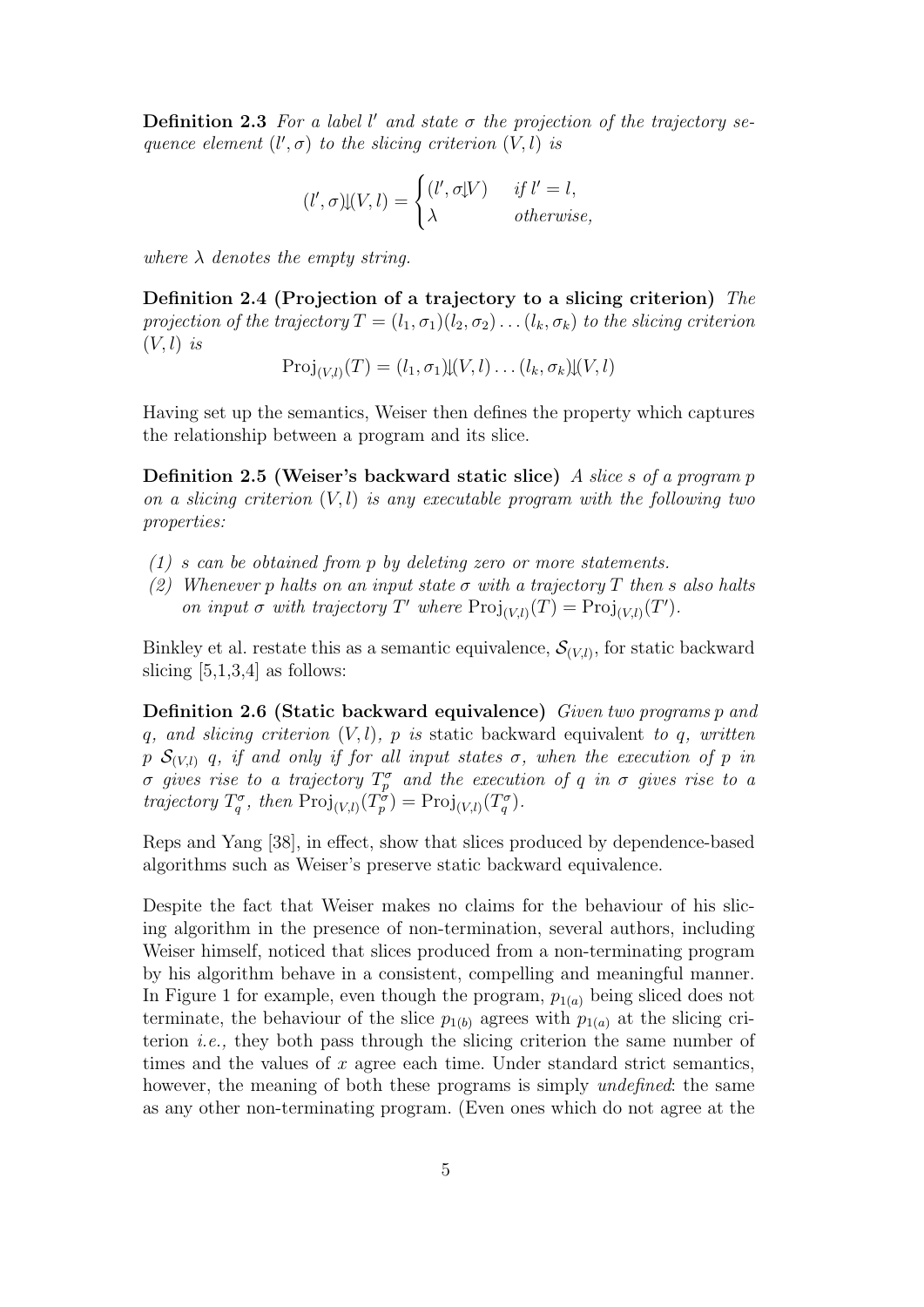

Fig. 1. A reactive program  $p_{1(a)}$  and Weiser's slice of it  $p_{1(b)}$  Although  $p_{1(a)}$  is very simple, it is typical of the kinds of infinite computation found in reactive systems. Weiser's slice,  $p_{1(b)}$  with respect to slicing criterion  $(x, 7)$  is 'sensible', even though Weiser's semantics only applies to terminating programs.

slicing criterion in this way.) This shows that standard strict semantics does not precisely capture the behaviour preserved by slicing algorithms.

#### 2.2 Non-standard Semantic Approaches to Program Slicing

The observation that dependence-based slicing algorithms do not preserve standard semantics led several authors to investigate non-standard semantics in an attempt to capture more precisely the behaviour preserved by these algorithms.

#### 2.2.1 The Lazy Semantics of Cartwright and Felleisen

Cartwright and Felleisen [10] were the first to introduce a non-standard semantics for program slicing. In this semantics, they allow partially defined states, i.e., ones where some variables are mapped to undefined  $(\perp)$ , representing non-termination and others are mapped to proper values. The value of a variable becomes  $\perp$  if it is assigned to inside an infinite loop. Programs, however, continue to execute after infinite loops and hence the value of a variable can 'recover' from being  $\perp$ . For example, in the program  $p_{2(c)}$  in Figure 2, variable x has final value undefined, but variable y has final value 1. This shows that the semantics is not strict. Under standard strict semantics, of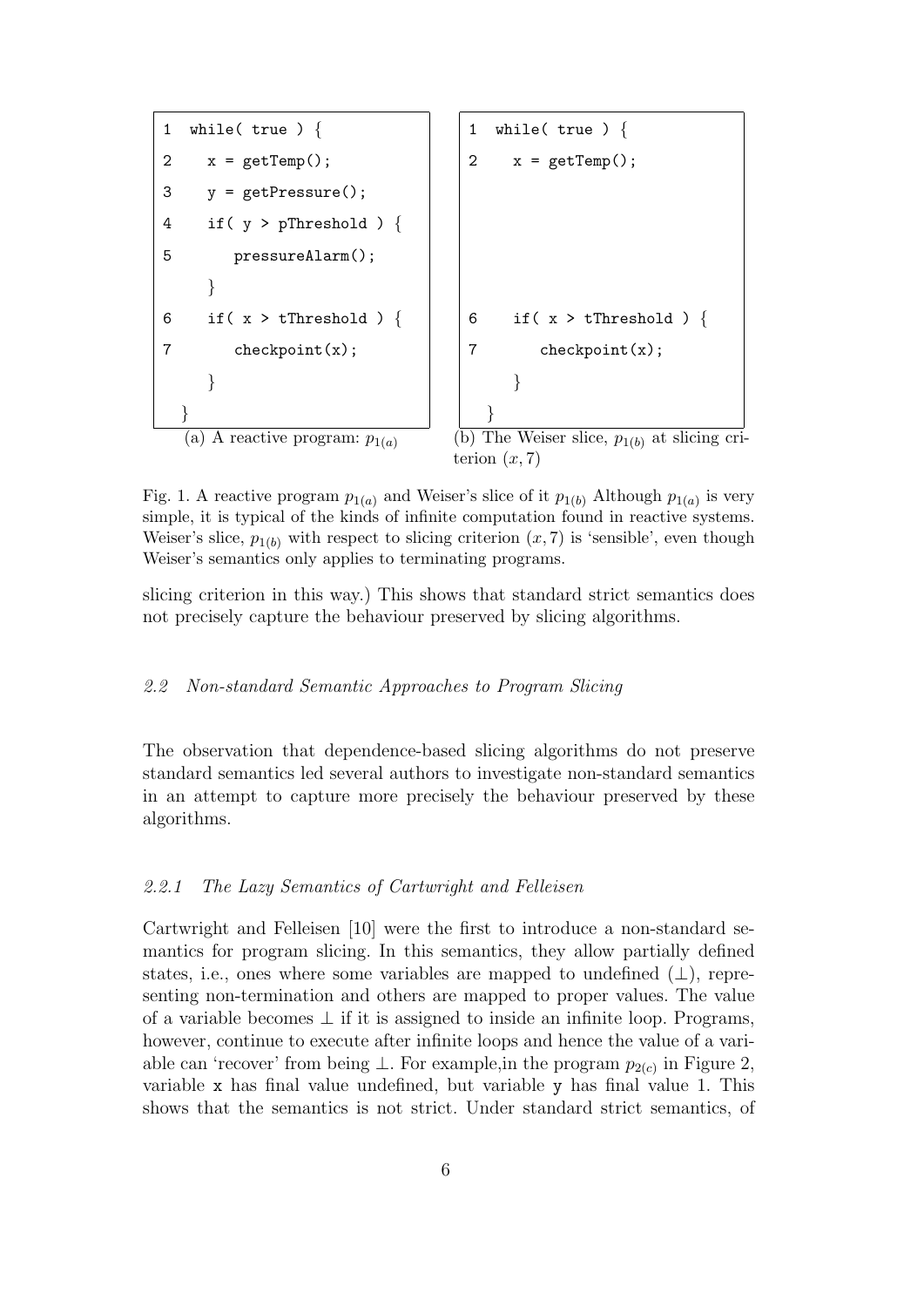| 1 while( $true$ ) $\{$   | 1 while( $true$ ) $\{\  $ | $\vert$ 1 while( true ) |
|--------------------------|---------------------------|-------------------------|
| $x = x + 1;$             | 2<br>$x = x + 1$ ;        | $x = x + 1$ ;           |
|                          |                           |                         |
| $x = 1$ ;                |                           | $3 \quad y = 1;$        |
| Program $p_{2(a)}$<br>a) | Program $p_{2(b)}$        | (c) Program $p_{2(c)}$  |

Fig. 2. Both the lazy semantics of Cartwright and Felleisen and the transfinite computation semantics of Giacobazzi and Mastroeni give the final value of x to be 1 in program  $p_{2(a)}$ , but leave it undefined in program  $p_{2(b)}$ . The value for x is undefined in program  $p_{2(c)}$  but the final value of y is 1 in both semantics.

course, the program fails to terminate and the final values of both x and y are undefined.

Under Cartwright and Felleisen's semantics, when slicing on y, at the end of program  $p_{2(c)}$  the infinite loop can be deleted since it has no effect in lazy semantics on the final value of y. This is exactly what happens using slicing algorithms such as Weiser's.

#### 2.2.2 The Transfinite Semantics of Giacobazzi and Mastroeni

Giacobazzi and Mastroeni [19] argue that if a semantics is to be useful for modelling kinds of program manipulation such as slicing it should be be able to capture semantic information 'beyond infinite loops' . They use transfinite state traces of programs [29] and show the existence of such semantics using domain equations. They introduce a non-standard semantics, called transfinite semantics using a metric structure on their value domains. Transfinite semantics of a program is defined in terms of the set of all possibly transfinite computations: computations whose length can be any ordinal, finite or infinite.

Figure 3 gives an example: executing program  $p_{3(a)}$  produces a concatenation of an infinite trajectory with a finite or infinite trajectory (depending on whether the second loop executes a finite or infinite number of times). In program  $p_{3(b)}$ , we have an infinite concatenation of finite or infinite trajectories (the inner loop may execute any number of times on each iteration of the outer loop.).

# 2.2.3 The Semantics of Nestra

Nestra [35] defines a new transfinite semantics based on the semantics of Giacobazzi and Mastroeni [19]. Unlike the semantics of Giacobazzi and Mastroeni [19] where all the states observed during the infinite execution are used, Nestra shows that it suffices to consider a subset of these states. Nestra shows that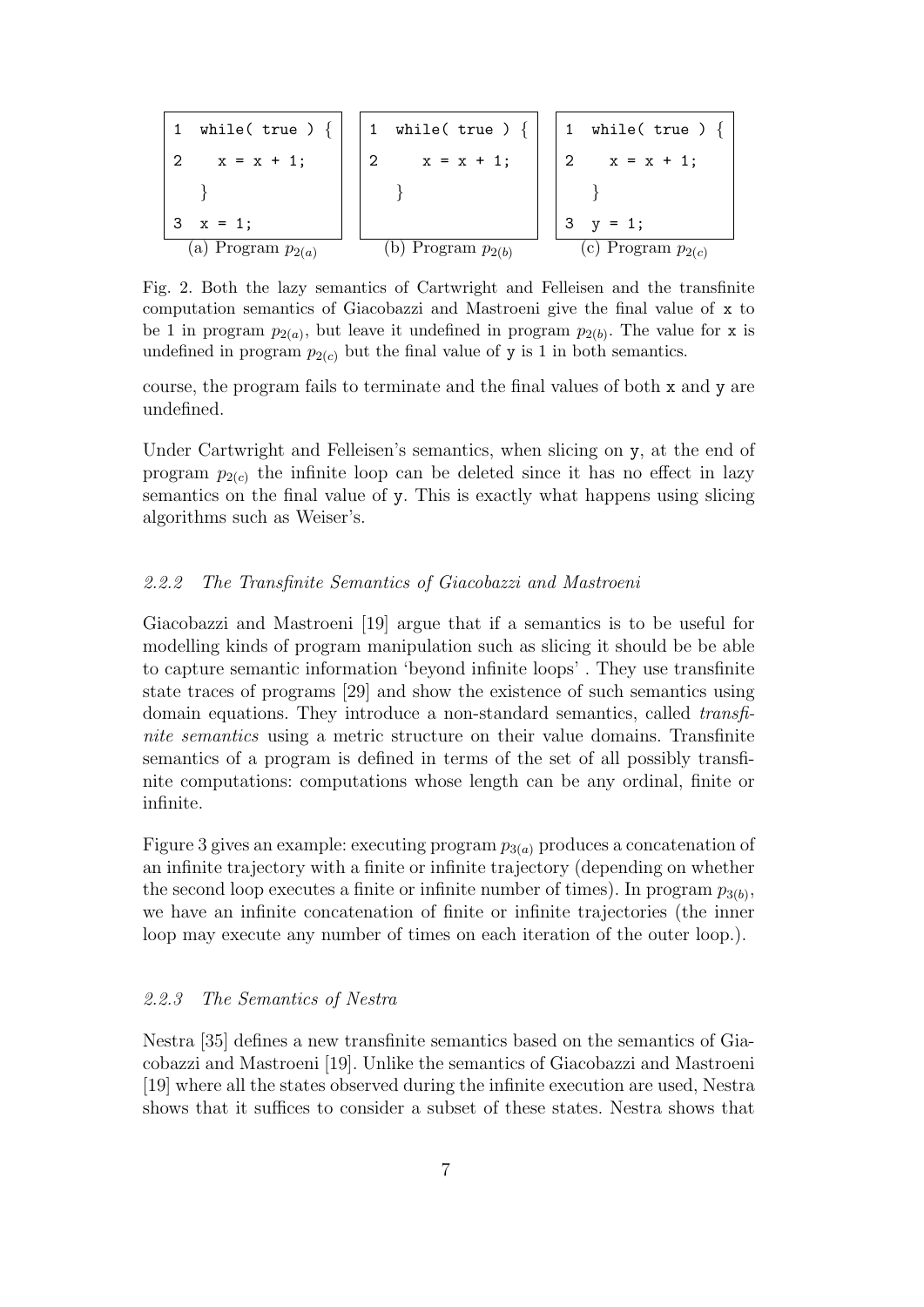

Fig. 3. The transfinite trajectories approach of Giacobazzi and Mastroeni. In program  $p_{3(a)}$  there is the concatenation of an infinite trajectory with a finite or infinite trajectory (depending on whether the second loop executes a finite or infinite number of times). In program  $p_{3(b)}$  we have an infinite concatenation of finite or infinite trajectories (the inner loop may execute any number of times on each iteration of the outer loop.)

| 1 while ( true ) { | 1 while ( true ) {                                                                                                                                        |                                                                                                                              |                                                                                                 |                                                                    |                                       |         |
|--------------------|-----------------------------------------------------------------------------------------------------------------------------------------------------------|------------------------------------------------------------------------------------------------------------------------------|-------------------------------------------------------------------------------------------------|--------------------------------------------------------------------|---------------------------------------|---------|
| 2                  | $x = 0;$                                                                                                                                                  | 1 while ( true ) {                                                                                                           |                                                                                                 |                                                                    |                                       |         |
| 3                  | $x = 1;$                                                                                                                                                  | 3                                                                                                                            | $x = 1;$                                                                                        |                                                                    |                                       |         |
| 4                  | 1<br>\n <td>1<br 4<="" td=""/>\n<td>2<br 4<="" td=""/>\n<td>3<br 4<="" td=""/>\n<td>4<br 4<="" td=""/>\n<td>4<br 4<="" td=""/>\n</td></td></td></td></td> | 1<br>\n <td>2<br 4<="" td=""/>\n<td>3<br 4<="" td=""/>\n<td>4<br 4<="" td=""/>\n<td>4<br 4<="" td=""/>\n</td></td></td></td> | 2<br>\n <td>3<br 4<="" td=""/>\n<td>4<br 4<="" td=""/>\n<td>4<br 4<="" td=""/>\n</td></td></td> | 3<br>\n <td>4<br 4<="" td=""/>\n<td>4<br 4<="" td=""/>\n</td></td> | 4<br>\n <td>4<br 4<="" td=""/>\n</td> | 4<br>\n |

Fig. 4. In the semantics of Giacobazzi and Mastroeni, the final value of the variable x in  $p_{4(a)}$  is undefined but in  $p_{4(b)}$  it is 1. In the semantics of Nestra, however, the final value of  $x$  is 1 in both cases.

there is no need to consider the traces resulting from the execution of each atomic statement inside an infinite loop and that it is enough to consider only the states observed at the top point of the loop. Nestra provided a theoretical background to show that the use of these states is enough to capture the standard semantic anomaly. Figure 4 illustrates the difference. When using the semantics of Giacobazzi and Mastroeni [19], the final value of the variable x when executing program  $p_{4(a)}$  is undefined but in  $p_{4(b)}$  it is 1. The semantics of Nestra [35], however, the final value of  $x$  is 1 in both cases.

#### 3 The Shortcomings of Previous Approaches

In this section we describe the problems relating to the approaches described in Section 2.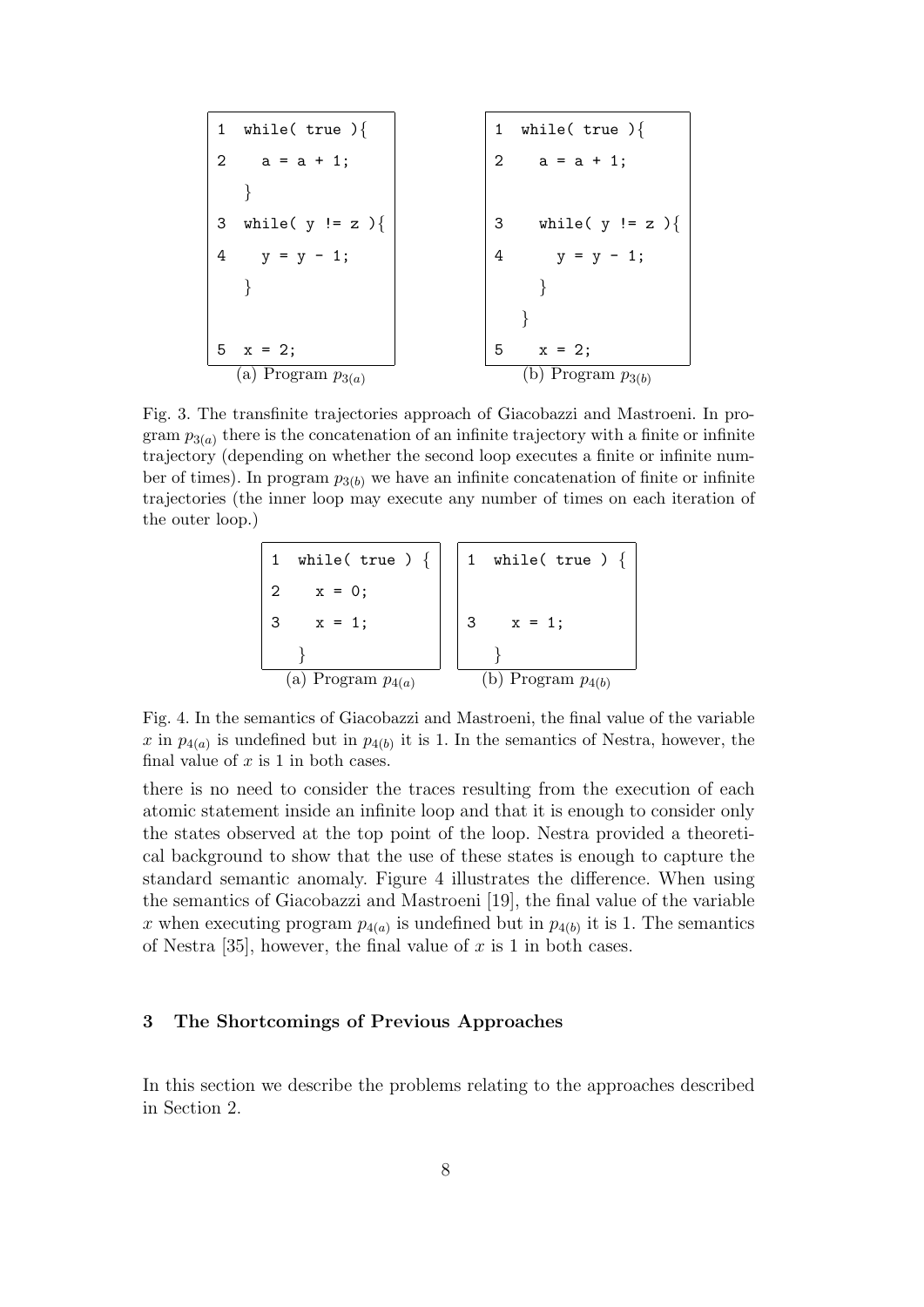#### 3.1 Problems with Weiser's Finite Trajectory Semantics

The trajectories in Definition 2.6 are finite, hence static backward equivalence is only defined for programs which terminate. If  $p S_{(V,l)} q$  then p and q need only agree with respect to  $(V, l)$  in initial states where they both terminate. Thus if there is no initial state in which  $p$  and  $q$  both terminate then vacuously  $p \mathcal{S}_{(V,l)} q$ . This means that  $\mathcal{S}_{(V,l)}$  is not an equivalence relation on the set of all programs. It is only an equivalence relation on sets of programs which all terminate in the same set of initial states. (The set of programs which always terminate is an example of such a set).

Slicing algorithms however, can be applied to any program; not just to programs which terminate in all states but also to programs whose termination conditions are not known. In these cases, we cannot guarantee that static backward equivalence is preserved. This is a major shortcoming of Weiser's semantics.

#### 3.2 Problems with the Lazy and Transfinite Approaches

In this subsection, we highlight three problems relating to the lazy and transfinite approaches:

- (1) the lack of substitutivity,
- (2) the problems of undefined control, and
- (3) their counter-intuitive nature.

#### 3.2.1 Lack of Substitutivity

Substitutivity [27,28,39,43], simply means that we can substitute a part of a program by a semantically equivalent part and still preserve the semantics of the original program. It is a very natural property required of a semantics [15,20,21], especially if the semantics is to be used for arguing about the correctness of program transformations such as slicing. (In Theorem 5.1 we show that the finite trajectory semantics introduced in this paper is, indeed, substitutive.)

Danicic et al. [15], however, show that neither the semantics of Giacobazzi and Mastroeni [19] nor that of Cartwright and Felleisen [10] is substitutive. This is illustrated in Figure 5 by the substitution on line 6. In program  $p_{5(a)}$ , the value of the variable x after executing the infinite loop is undefined, and thus, so is the value of the if predicate. Therefore the final value of the variable y demands the evaluation of an undefined predicate. For this reason the final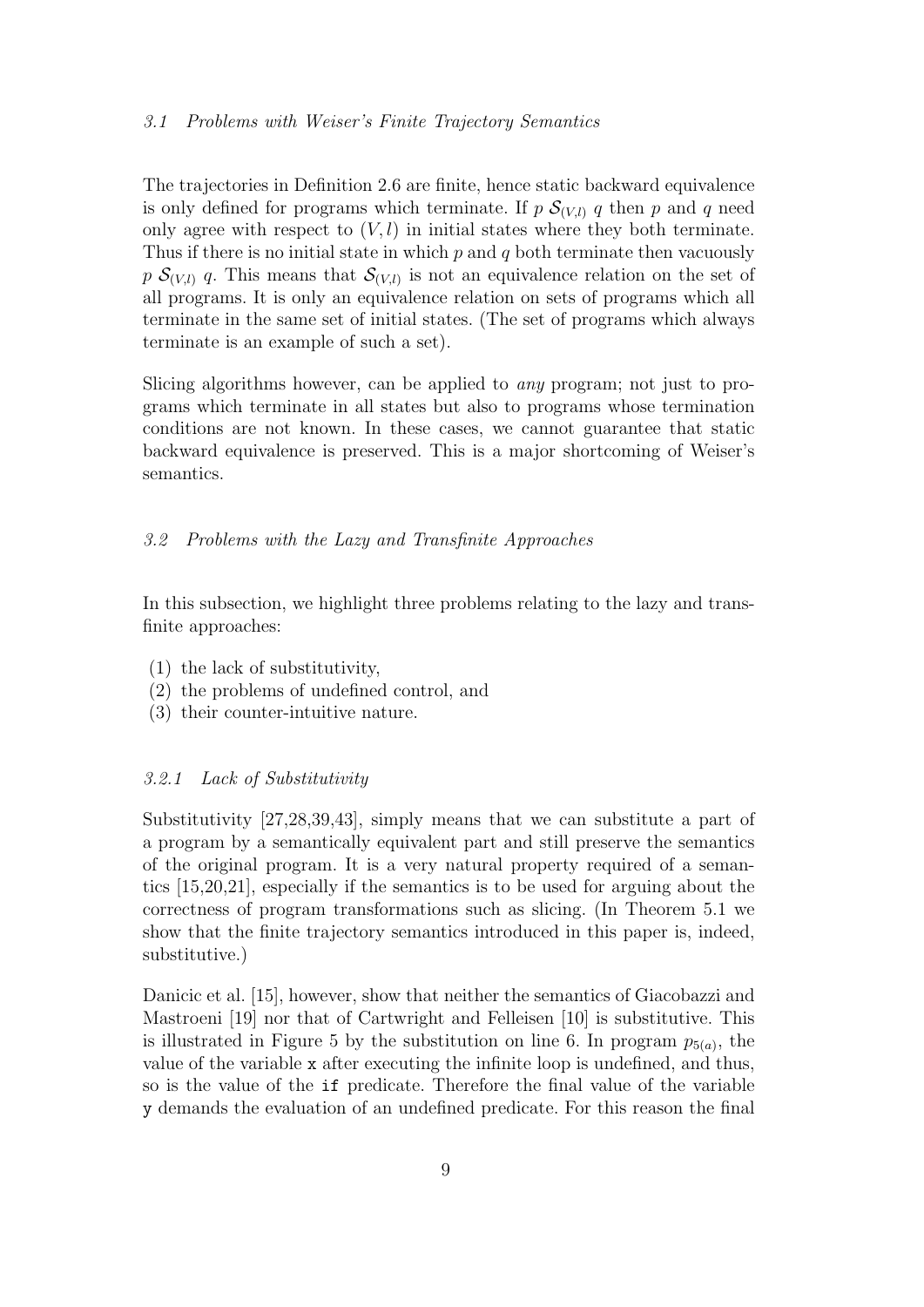

Fig. 5. The programs  $p_{5(a)}$  and  $p_{5(b)}$  are not equivalent under either Cartwright and Felleisen's lazy semantics, under Giacobazzi and Mastroeni's transfinite semantics, or under Nestra's transfinite semantics. For program  $p_{5(a)}$  both semantics give the final value of y as 'undefined'. For program  $p_{5(b)}$  they both give the final value of y to be 1. However, the statements y=y and skip are semantically equivalent. Therefore none of these semantics is substitutive.

value of y is undefined when using either the semantics of Giacobazzi and Mastroeni [19], that of Nestra [35], or that of Cartwright and Felleisen [10]. Program  $p_{5(b)}$  in Figure 5(b) is obtained by replacing the statement y=y; on line 6 of  $p_{5(a)}$  with the semantically equivalent skip. However, in program  $p_{5(b)}$ , the semantics of Giacobazzi and Mastroeni [19], the semantics of Nestra [35], and the semantics of Cartwright and Felleisen [10] give the final value of y to be 1. This shows that none of these three semantics are substitutive.

The non-substitutivity of the semantics of Cartwright and Felleisen and Giacobazzi and Mastroeni was corrected by Danicic et al. [15] with a modified lazy semantics for slicing at the end of a program. Under the lazy semantics of Danicic et al., the final value of y is the same as its initial state, i.e., 1, for both versions of the program. While this approach correctly models the behaviour of Weiser's slicing algorithm for slicing criteria whose label is the end of a program, it does not cater for slicing at arbitrary points in the middle of the program.

#### 3.2.2 Problems with Undefined Control

The transfinite computation approach appears to encounter problems when flow after an infinite loop depends on values computed by an infinite loop.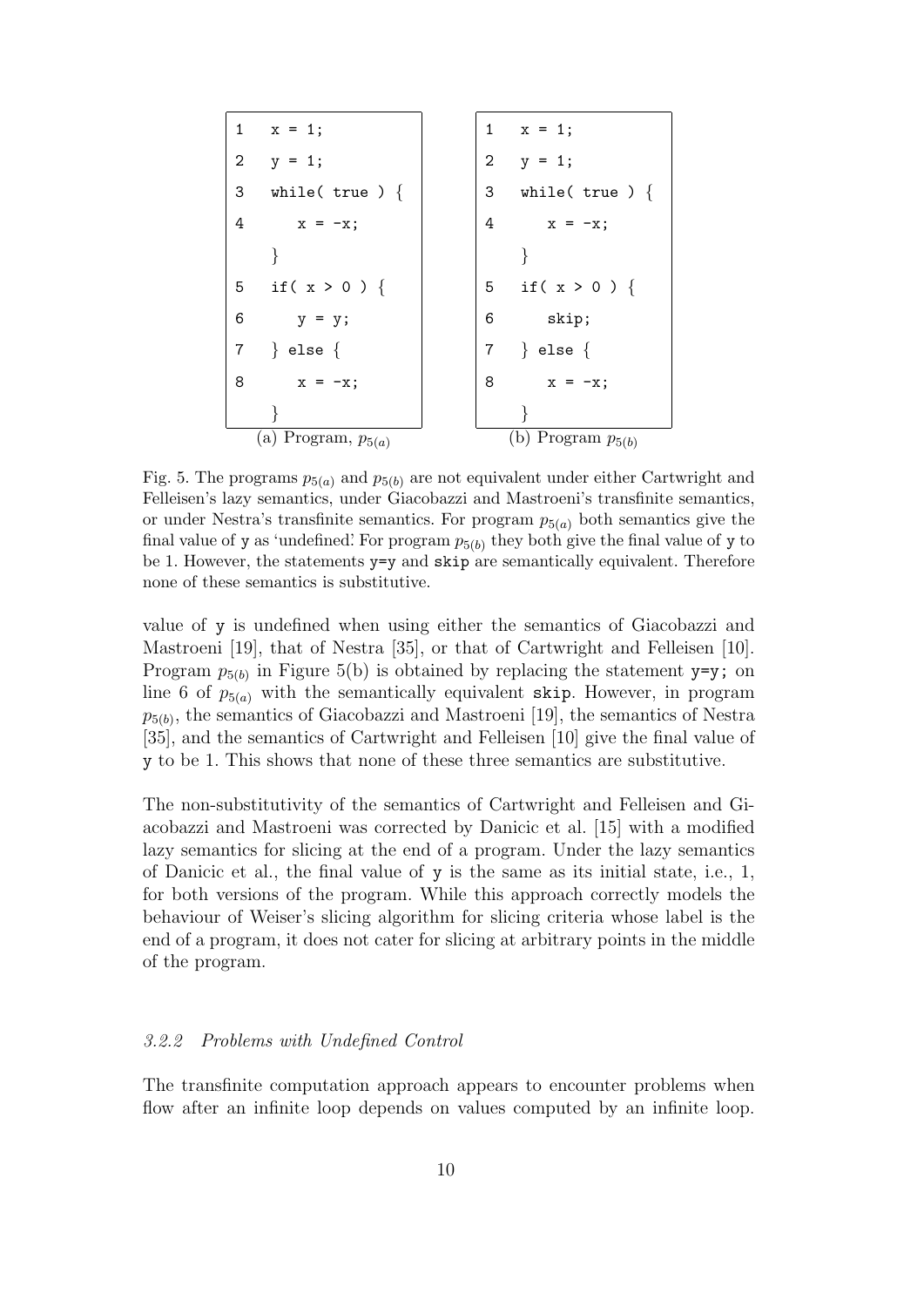

Fig. 6. The transfinite trajectories approach of Giacobazzi and Mastroeni. Examples where the number of iterations of a loop depend upon a previously undefined value.

The trajectory of programs like:

$$
\mathtt{while}(\mathrm{true})\,\, x = x + 1; \quad \mathtt{if} \,\, p(x) \,\, p_1 \,\, \mathtt{else} \,\, p_2
$$

does not appear to have been considered. After execution of the infinite loop the final value of variable  $x$  is undefined. Therefore we do not know whether  $p_1$  or  $p_2$  will be executed.

If both are allowed, we would have to consider the semantics of program to be a set of trajectories, not a single trajectory as implied by Giacobazzi and Mastroeni. In the case of the programs in Figure 5 each initial state would produce two trajectories: One that takes the True branch of the if and the other taking the False branch. We would then require the program and its slice to agree on all of the trajectories in these sets.

Using sets of trajectories to correct the problem of values undetermined after an infinite loop leads to more problems. For example, in program  $p_{6(a)}$  in Figure 6, the set of trajectories consists of the infinite trajectory from the first loop followed by all possible finite and infinite length trajectories from the second loop. This set of trajectories is infinite. We suspect the problem of having to 'match up' which of these trajectories would have to agree when slicing would be difficult.

Matters are even more complex for program  $p_{6(b)}$  in Figure 6 where we have a loop within a loop. As the values of x and y are not known a priori the inner loop may execute any number of times – including infinitely – on each iteration of the outer loop.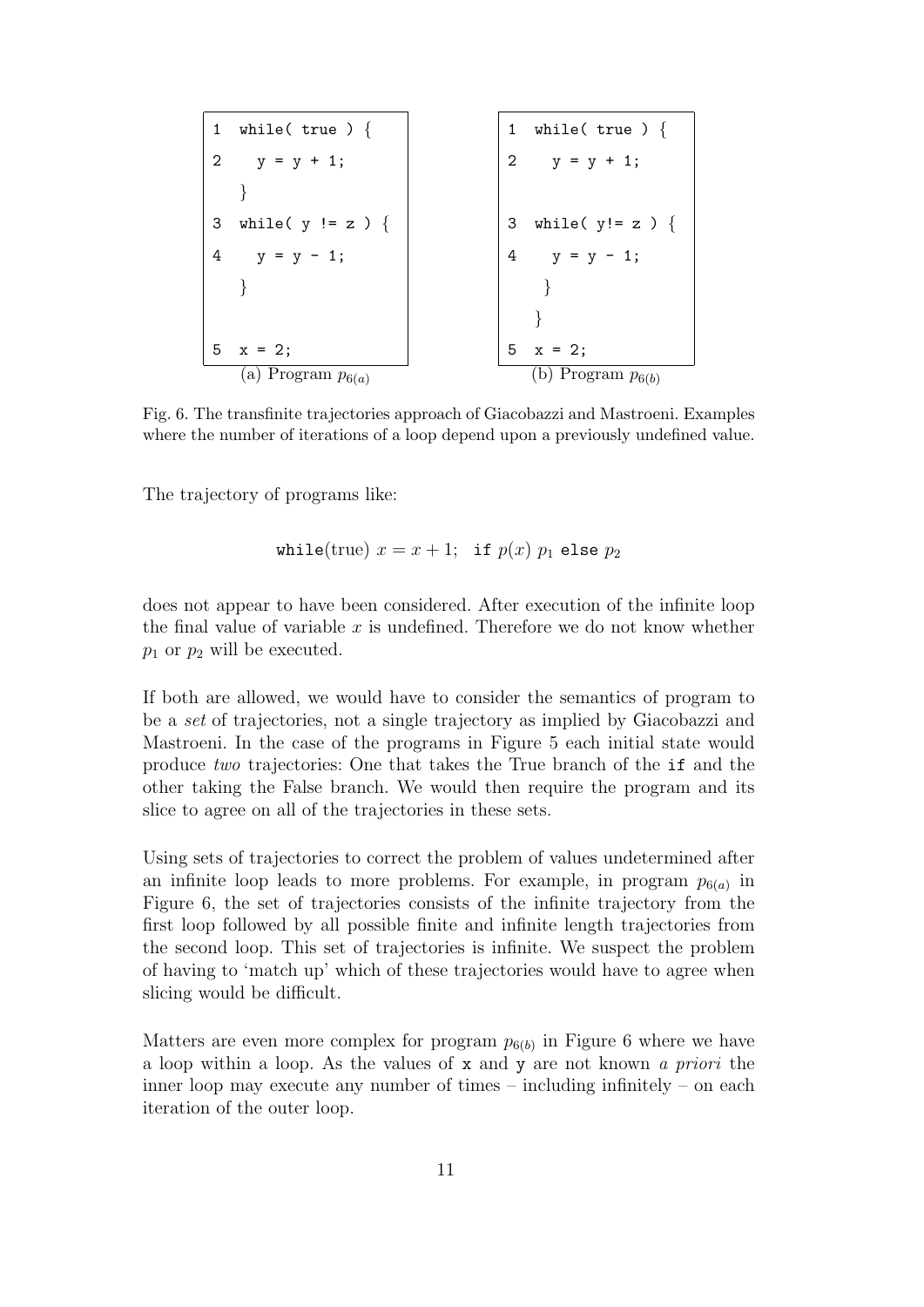#### 3.2.3 The Semantics is Counter-Intuitive

Program semantics [41] is simply a mapping from the set of all programs to some co-domain: another set of mathematical objects. Trivial semantics can, of course, be defined; for example, a semantics that maps all program to the same object, or a semantics that maps every program to itself. These semantics, although well-defined, are not useful because they do not give us any insights into the behaviour of the programs they represent. Similarly, a semantics which given a slicing criterion,  $(V, l)$ , simply maps every program to the result of applying Weiser's algorithm to it at  $(V, l)$  is well-defined. Although, by definition, it captures Weiser's algorithm more precisely than any other, it does not give us any insights into the behaviour preserved by the algorithm. For a semantics to be useful, its co-domain must correspond to some intuition about how the program, at least conceptually, executes. For example, in standard semantics, the co-domain corresponds to state-tostate mappings, where the state is a mapping representing the current values of all the variables. A problem with the lazy and transfinite approaches is that they define a semantics of programs that does not correspond to the actual execution of a program on a computer. It is a conceptual model that requires the reader, for example, to imagine programs continuing to execute after executing infinite loops (and even to imagine the execution of an infinite loop an infinite number of times). The fact that a slice preserves such a counterintuitive semantics means that it is very difficult for the user of a slicing algorithm to envisage the connection between the original program and its slice. Clearly, for a semantics to be useful as a way of understanding this relationship, it is preferable if it is defined in terms of the 'normal' execution of programs on a von Neumann machine, i.e., using standard strict semantics.

In the next section we introduce a new semantics which overcomes these problems. It is a natural extension of the original semantics introduced by Weiser [46].

#### 4 The New Trajectory Semantics

In this section, we introduce the new semantics,  $\vec{\mathcal{T}}$  that is defined over all programs which extends the previously defined semantics  $\mathcal T$ , which was just defined for terminating programs. We first define our simple language with labels, sub-programs, and quotient programs: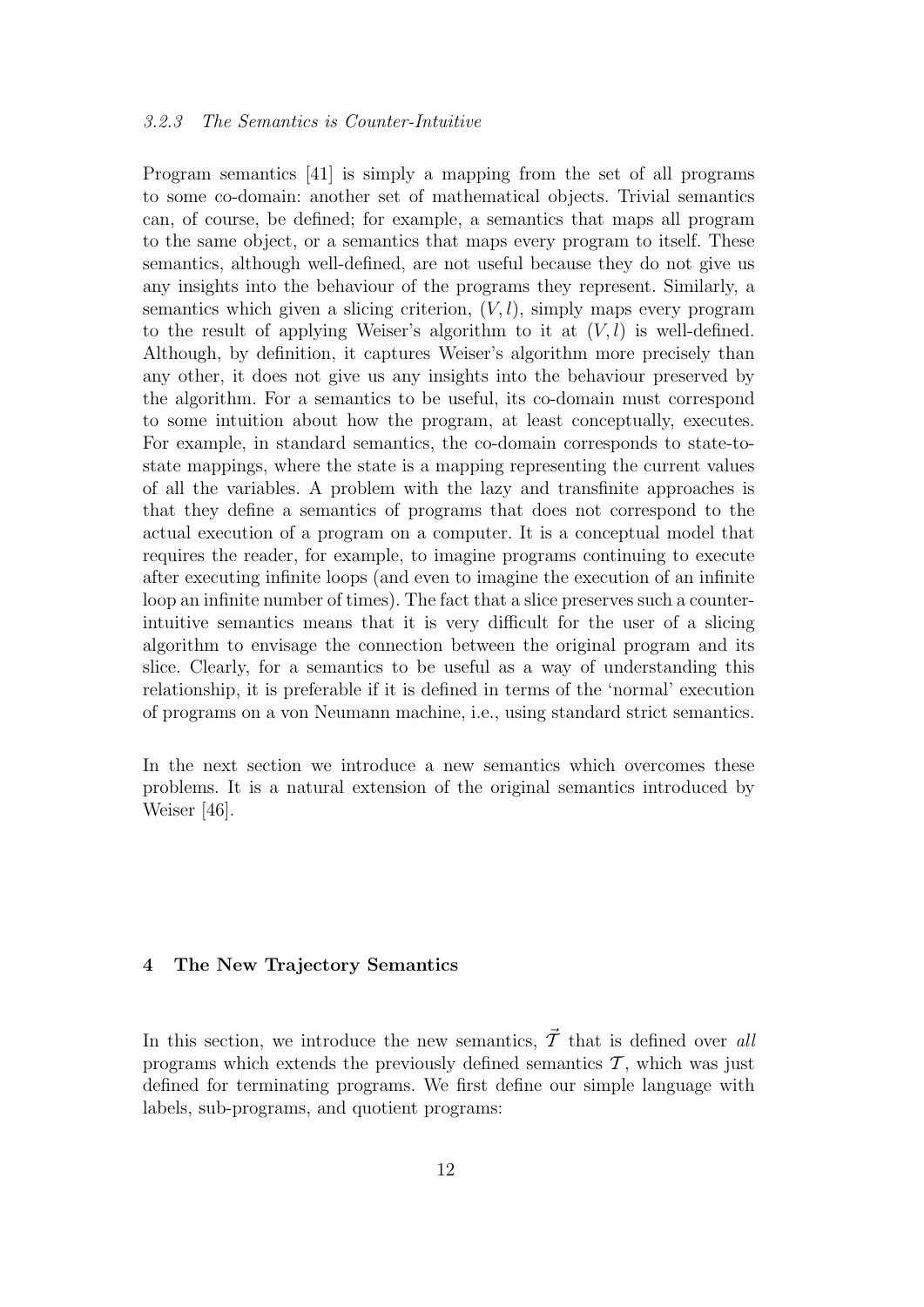$$
\begin{array}{rcl} \Gamma & ::= & l : \text{skip} \mid \\ & & & \\ & l : x = e \mid \\ & & & \\ \Gamma_1 ; \Gamma_2 \mid \\ & & & \\ \text{if} \ (l : b) \ \Gamma_1 \ \text{else} \ \Gamma_2 \mid \\ & & \\ \text{while} \ (l : b) \ \Gamma_1 \end{array}
$$

where  $l$  denotes a label,  $e$  denotes an arithmetic expression and  $b$  denotes a boolean expression. We call an element of this language a program, and identify  $Γ$  with the set of all programs. The *sub-programs* of a program *p* are *p* itself and the sub-programs of all its components  $\Gamma_i$ , above.

Let n be a sub-program of p. If we replace n by skip then we obtain a quotient program q of p by n. (If n is a component of the above disjunction then we may, equivalently, simply delete it instead.) The sub-programs of  $q$  that are also sub-programs of  $p$  are said to *survive*.

We define trajectory semantics denotationally. Denotational semantics [40,41], enables mathematical meaning to be given to programming languages. In standard denotational semantics a state,  $\sigma \in \Sigma$ , is a mapping from the set  $V$  of program variables to the set V of values. For example, the function  $\sigma = \{x \mapsto 1, y \mapsto 2, z \mapsto 3\}$  is the state where the value of x is 1, the value of  $y$  is 2 and the value of  $z$  is 3.

## 4.1 Standard Trajectory Semantics

Before we define our new semantics,  $\vec{\mathcal{T}}$ , we first define standard trajectory semantics,  $\mathcal T$ . This is the intuitive trajectory semantics where we allow trajectories to be infinite (but not transfinite) in order to handle non-termination. Terminating programs will give rise to finite trajectories and non-terminating programs to countably infinite trajectories in the natural way.

Standard trajectory semantics,  $\mathcal{T}$ , is a map that takes a program and a state to a trajectory, i.e.,

$$
\mathcal{T} : \Gamma \to \Sigma \to \text{Seq}(L \times \Sigma)
$$

where  $\Gamma$  is the set of all programs,  $\Sigma$  is the set of all states, and  $\text{Seq}(L \times \Sigma)$ is the set of all finite and infinite sequences of (label, state) pairs.

In standard trajectory semantics we allow trajectories to be countably infinite. If p is a non-terminating program in state  $\sigma$ , then the trajectory of all programs of the form  $p$ ; q (where q is an arbitrary program) will be equal to the trajectory of p in state  $\sigma$ , since q is never reached. We now give rules which define T for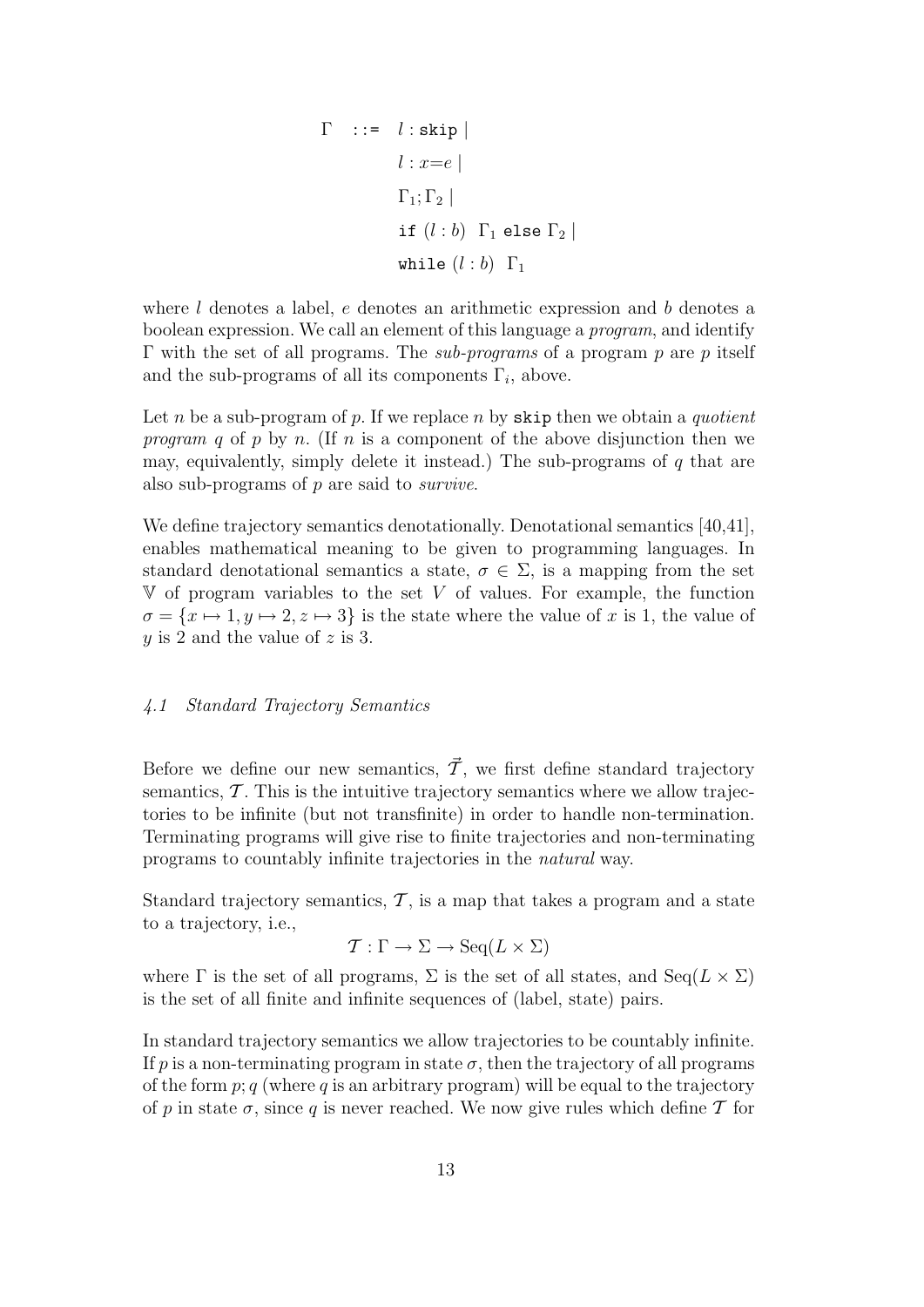each syntactic category:

• For skip statements:

$$
\mathcal{T}[\![l:\texttt{skip}]\!] \sigma = \langle (l,\sigma) \rangle
$$

where l is the label and  $\langle (l, \sigma) \rangle$  represents the singleton sequence consisting of the pair  $(l, \sigma)$ .

• For assignment statements:

$$
\mathcal{T}[\![l:x=e]\!] \sigma = \langle (l, \sigma[x \leftarrow \mathcal{E}[\![e]\!] \sigma]) \rangle
$$

where  $\mathcal{E}[\mathcal{E}]\sigma$  means the value resulting from evaluating expression e in state σ and  $\sigma$ [ $x \leftarrow \mathcal{E}[\mathscr{C}|\sigma]$ ] is the state σ 'updated' with the maplet that takes variable x to this new value.

• For sequences of statements:

$$
\mathcal{T}\llbracket p; q \rrbracket \sigma = \mathcal{T}\llbracket p \rrbracket \sigma \oplus \mathcal{T}\llbracket q \rrbracket \sigma'
$$

where  $\sigma'$  is the state obtained <sup>2</sup> after executing p in  $\sigma$  and  $\oplus$  means concatenation. Concatenating to the right of an infinite sequence has no effect, i.e., if a is infinite then  $a \oplus b = a$ , and if A and B are sets then  $A \oplus B = \{a \oplus b \mid a \in A \text{ and } b \in B\}.$ 

• For if statements:

$$
\mathcal{T}[\![\texttt{if}(l:b)\!] \ p \ \texttt{else}\ q]\!]\sigma = \langle(l,\sigma)\rangle \oplus (\mathcal{E}[\![b]\!] \sigma \to \mathcal{T}[\![p]\!] \sigma, \mathcal{T}[\![q]\!] \sigma)
$$

where  $(True \rightarrow a, b)$  is a,  $(False \rightarrow a, b)$  is b, and  $(\perp \rightarrow a, b)$  is the empty sequence. In other words, for an if statement, the first element of the trajectory is the label of the if in the current state. The rest of the trajectory is the trajectory of one of the branches depending on the value of the boolean expression evaluated in the current state.

• For while loops:

$$
\mathcal{T}[\![\mathtt{while}(l:b) \ p]\!] \sigma = \mathcal{T}[\![\mathtt{if}(l:b) \ \{p; \mathtt{while}(l:b)p\} \ \mathtt{else} \ \mathtt{skip}]\!] \sigma
$$

that is, while loops are defined simply in terms of if statements in the

$$
\mathcal{M}\llbracket p\rrbracket \sigma = \begin{cases} \text{The state component of the last element of } \mathcal{T}\llbracket p\rrbracket \sigma & \text{if } \mathcal{T}\llbracket p\rrbracket \sigma \text{ is finite, or} \\ \bot & \text{otherwise.} \end{cases}
$$

<sup>&</sup>lt;sup>2</sup> Note that  $\sigma' = \mathcal{M}\llbracket p \rrbracket \sigma$  where  $\mathcal{M}: \Gamma \to \Sigma_{\perp} \to \Sigma_{\perp}$  is the standard denotational meaning and can be defined in terms of  $\mathcal T$  as follows: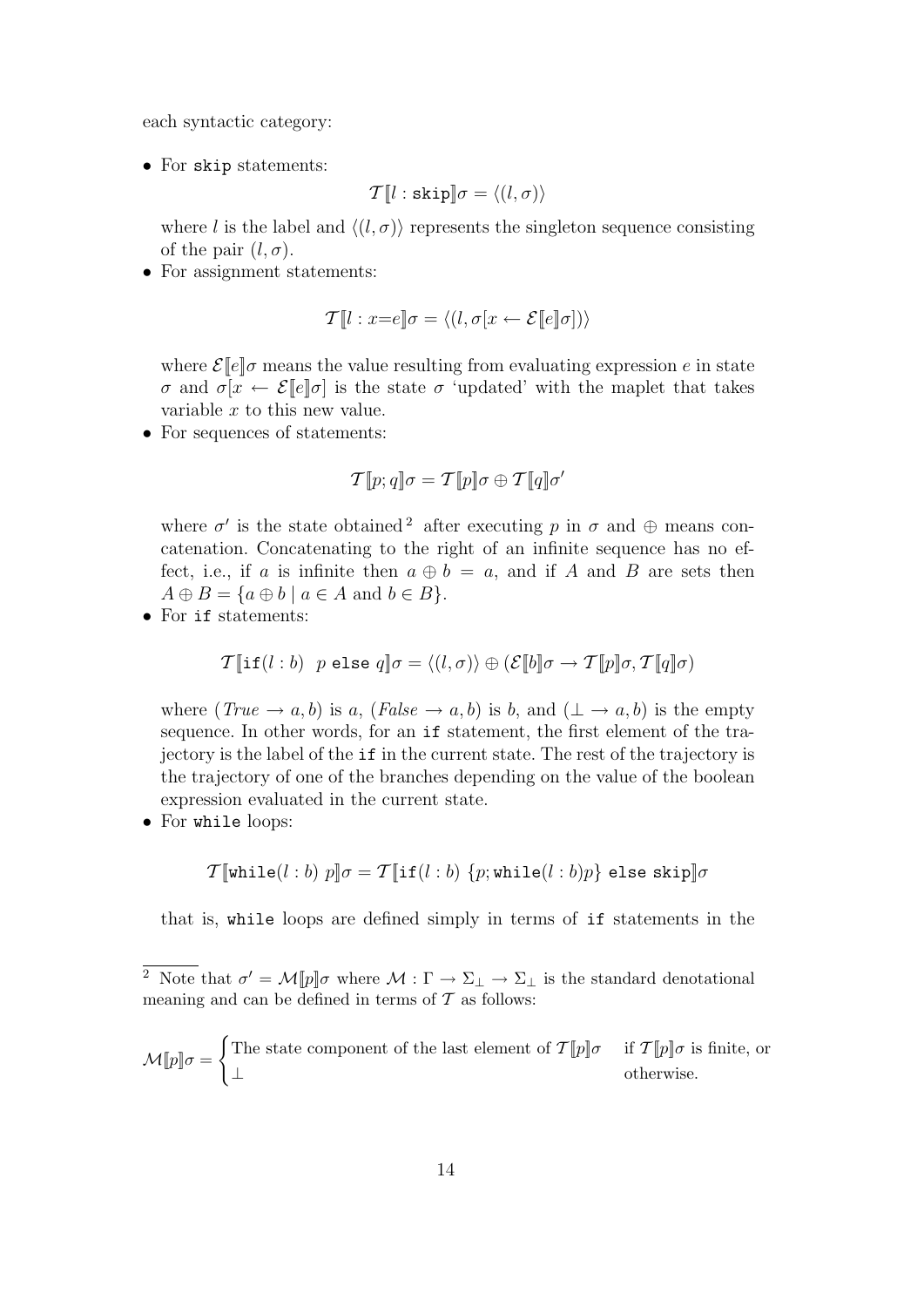standard way. Alternatively, one may prefer

$$
\mathcal{T}[\![\text{ while}(l:b) \ p]\!]\sigma = \n \langle l, \sigma \rangle \oplus \n \begin{cases}\n \mathcal{T}[\![p]\!] \sigma \oplus \mathcal{T}[\![\text{while}(l:b) \ p]\!](\mathcal{M}[\![p]\!] \sigma) & \text{if } \mathcal{E}[\![b]\!] \sigma, \text{ or} \\
 \langle \rangle & \text{otherwise.} \n \end{cases}
$$

Note that if  $\text{while}(l : b)$  p does not terminate in state  $\sigma$  then the sequence defined by  $\mathcal{T}[\text{while}(l : b) \ p] \sigma$  will be countably infinite.

For example, each of the three programs  $p_i$   $(i \in \{2(a), 2(b), 2(c)\})$  in Figure 2 has trajectory

$$
\mathcal{T}[\![p_i]\!] \sigma = \langle (1,\sigma)(2,\sigma_1)(1,\sigma_1)(2,\sigma_2)(1,\sigma_2)(2,\sigma_3) \ldots \rangle
$$

for all initial states  $\sigma$  where, for all  $i, \sigma_i = \sigma[x \leftarrow (\sigma(x) + i)]$ . The trajectories through program  $p_{6(b)}$  in Figure 6 depend on the initial state. Putting  $\sigma =$  ${x \mapsto 1, y \mapsto 1, z \mapsto 0}$  gives the following trajectory:

$$
\mathcal{T}[p_{6(b)}]\sigma = \langle (1,\sigma)(2,\sigma')(3,\sigma')(4,\sigma)(3,\sigma)(4,\sigma'')(3,\sigma'')(1,\sigma'')\ldots \rangle
$$

where  $\sigma' = \{x \mapsto 1, y \mapsto 2, z \mapsto 0\}$  and  $\sigma'' = \{x \mapsto 1, y \mapsto 0, z \mapsto 0\}.$ 

#### 4.2 The New Finite Trajectory Semantics

Our new finite trajectory semantics,  $\vec{\mathcal{T}}$  is a function of type:

$$
\vec{\mathcal{T}} : \mathbb{N} \to \Gamma \to \Sigma \to \text{Seq}(L \times \Sigma)
$$

In essence, it can be thought of as a sequence of semantic functions each of the same type as T defined in the previous section. The difference is that  $\vec{\mathcal{T}}_n[\![p]\!] \sigma$ will be finite for all n, p,  $\sigma$ . Informally, we can imagine that  $\vec{\mathcal{T}}_n[\![p]\!] \sigma$  defines the trajectory of program p in state  $\sigma$  where all loops are allowed to iterate at most n times after which they are forced to terminate.

Purely, as an aid to giving some intuition to our semantics  $\vec{\mathcal{T}}$ , we introduce the notional *n*-machine: it is simply a 'computing engine' in which all loops are forced to terminate after  $n$  iterations. All programs terminate when executed on an *n*-machine.  $\vec{\mathcal{T}}_n[\![p]\!] \sigma$  defines the semantics of executing program p in state  $\sigma$  on an *n*-machine.

To define  $\vec{T}$  we need to unfold while loops to a finite number of iterations. We do this by simply replacing a while loop by  $n$  nested if statements containing the loop body. Note that in the case of nested loops unfolding does not remove the loops from the body.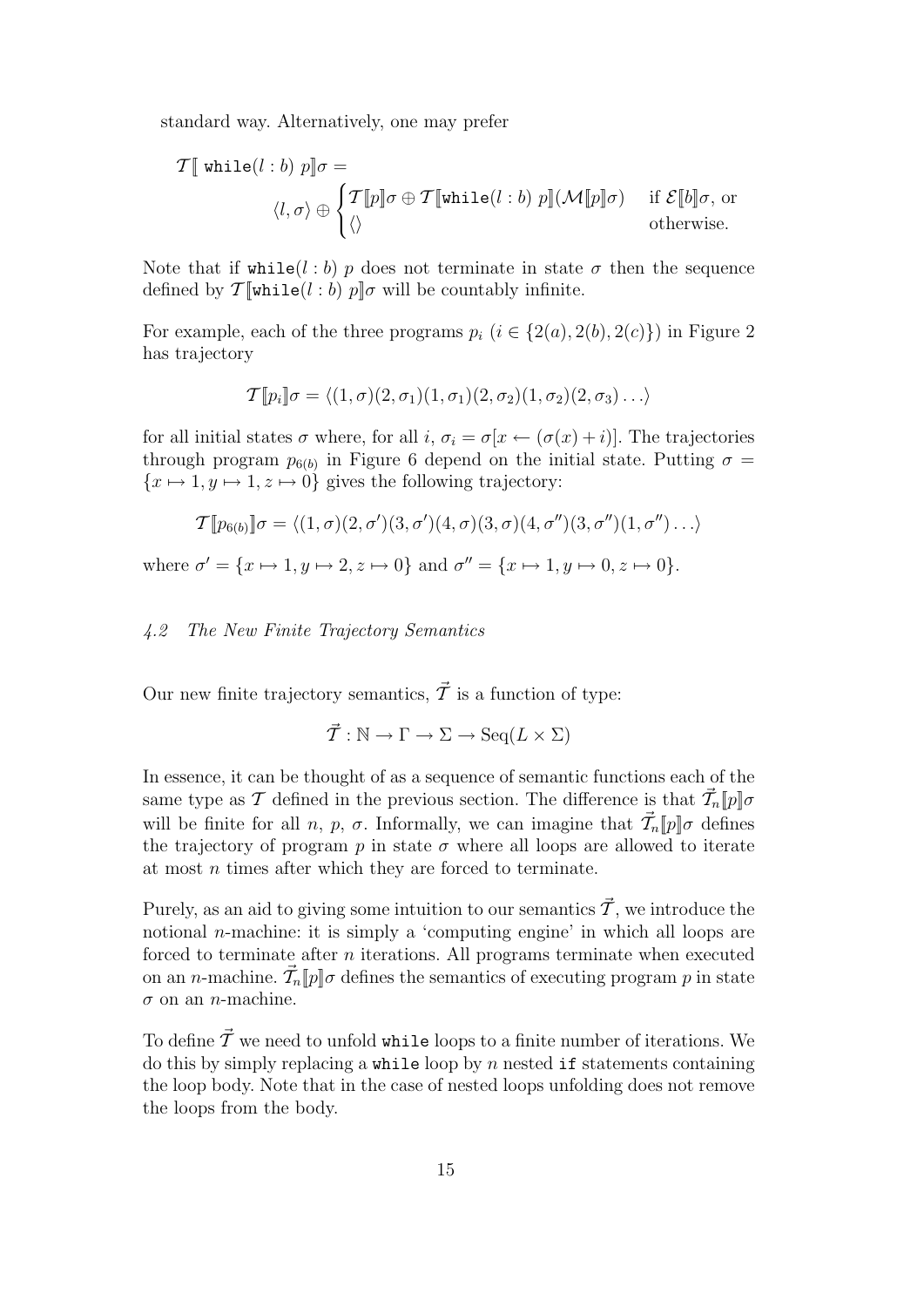**Definition 4.1 (Loop unfolding)** Let  $l$  be a label,  $b$  be a boolean expression, and  $p \in \Gamma$ . The nth unfolding of the while loop

$$
\mathtt{while}\ (l:b)\ p
$$

is defined inductively as follows:

$$
W_0(l,b,p) = \text{if } (l:b) \text{ skip else skip} \\ W_{n+1}(l,b,p) = \text{if } (l:b) \text{ p; } W_n(l,b,p) \text{ else skip}
$$

As before we now give rules which define  $\vec{\mathcal{T}}$  for each syntactic category:

• For skip statements:

$$
\vec{\mathcal{T}}_{n}\llbracket l:\mathtt{skip}\rrbracket\sigma=\langle(l,\sigma)\rangle
$$

• For assignment statements:

$$
\vec{\mathcal{T}}_n[l:x = e]\!\!\rceil \sigma = \langle (l, \sigma[x \leftarrow \mathcal{E}[\![e]\!] \sigma]) \rangle
$$

• For sequences of statements:

$$
\vec{\mathcal{T}}_{n}[\![p; q]\!] \sigma = \vec{\mathcal{T}}_{n}[\![p]\!] \sigma \oplus \vec{\mathcal{T}}_{n}[\![q]\!] \sigma'
$$

where as before  $\sigma'$  is the state component of the last element of  $\vec{\mathcal{T}}_n[\![p]\!] \sigma$ .

• For if statements:

$$
\vec{\mathcal{T}}_n[\![\texttt{if}(l:b)\!] \ p\ \texttt{else}\ q]\!] \sigma = \langle(l,\sigma) \rangle \oplus (\mathcal{E}[\![b]\!]\sigma \to \vec{\mathcal{T}}_n[\![p]\!]\sigma, \vec{\mathcal{T}}_n[\![q]\!]\sigma)
$$

• For while loops:

$$
\vec{\mathcal{T}}_n[\![\text{while }(l:b)\ \ p]\!] \sigma = \vec{\mathcal{T}}_n[\![W_n(l,b,p)]\!] \sigma
$$

Alternatively, the while loop rule can be defined without unfolding as:

$$
\vec{\mathcal{T}}_n[\![\mathtt{while}(l:b) \ p]\!] \sigma = \vec{\mathcal{T}}_n^1[\![\mathtt{while}(l:b) \ p]\!] \sigma
$$

where

$$
\vec{\mathcal{T}}_n^i[\![\mathtt{while}(l:b) \ p]\!] \sigma =
$$
\n
$$
\langle l, \sigma \rangle \oplus \begin{cases} \vec{\mathcal{T}}_n[\![p]\!] \sigma \oplus \vec{\mathcal{T}}_n^{i+1}[\![\mathtt{while}(l:b) \ p]\!] \sigma' & \text{if } \mathcal{E}[\![b]\!] \sigma \text{ and } i \leq n, \text{ or} \\ \langle \rangle & \text{otherwise.} \end{cases}
$$

where, again,  $\sigma'$  is the state component of the last element of  $\vec{\mathcal{T}}_{n}[\![p]\!] \sigma$ .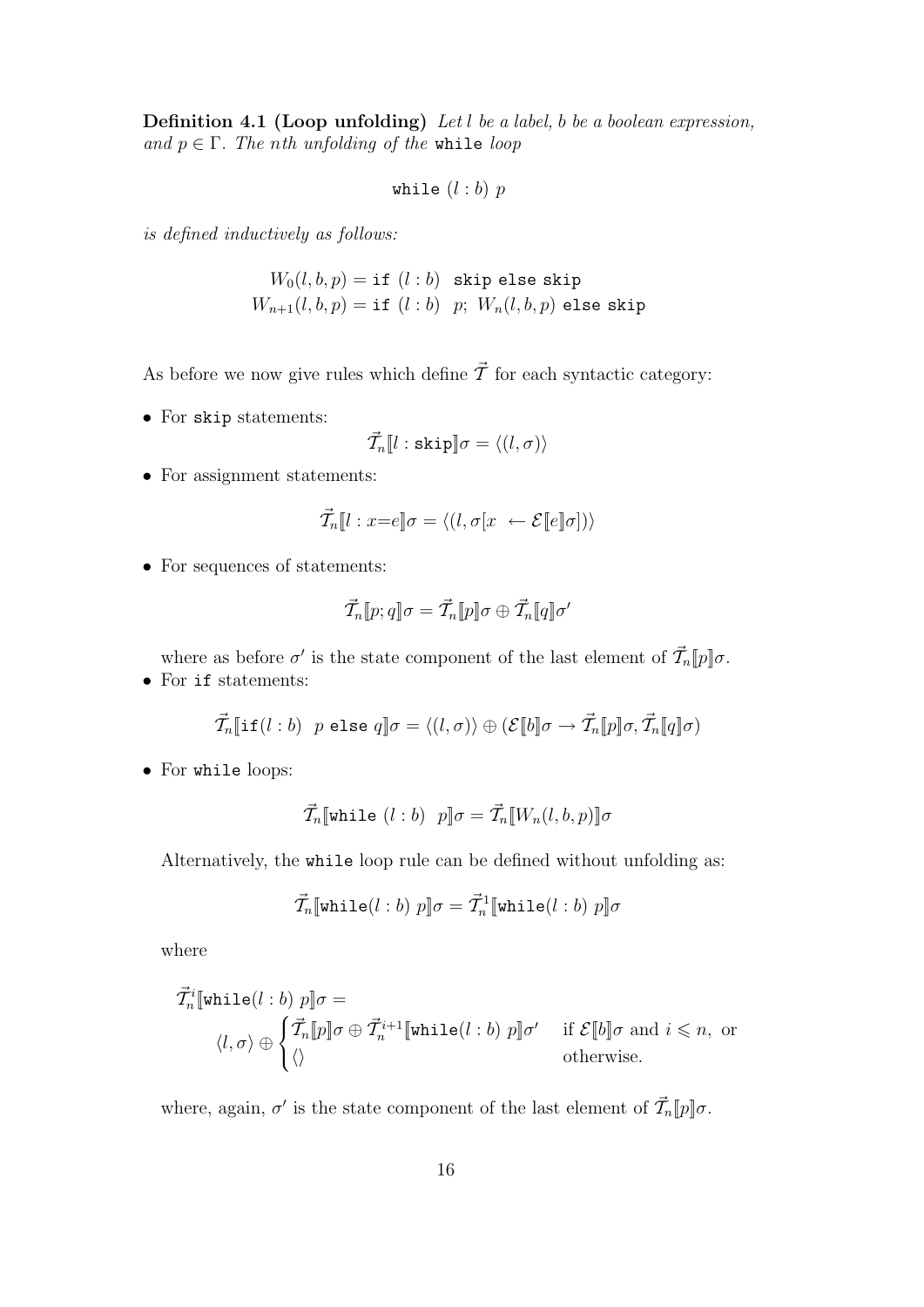For example, for program  $p_{2(a)}$  in Figure 2 we obtain the finite trajectories

$$
\vec{\mathcal{T}}_0[p_{2(a)}]\sigma = \langle (1,\sigma)(3,\sigma[x \leftarrow 1]) \rangle \n\vec{\mathcal{T}}_1[p_{2(a)}]\sigma = \langle (1,\sigma)(2,\sigma_1)(1,\sigma_1)(3,\sigma[x \leftarrow 1]) \rangle \n\vec{\mathcal{T}}_2[p_{2(a)}]\sigma = \langle (1,\sigma)(2,\sigma_1)(1,\sigma_1)(2,\sigma_2)(1,\sigma_2)(3,\sigma[x \leftarrow 1]) \rangle \n\vdots
$$

where, again, for all  $i, \sigma_i = \sigma[x \leftarrow (\sigma(x) + i)].$ 

The trajectories through program  $p_{6(b)}$  in Figure 6, on the other hand, depend on the initial state. Let  $\sigma_i = \{x \mapsto 1, y \mapsto i, z \mapsto 0\}$ , for all i, then:

$$
\vec{\mathcal{T}}_0[\![p_{6(b)}]\!] \sigma_1 = \langle (1,\sigma_1)(5,\sigma_1[x \leftarrow 2]) \rangle \n\vec{\mathcal{T}}_1[\![p_{6(b)}]\!] \sigma_1 = \langle (1,\sigma_1)(2,\sigma_2)(3,\sigma_2)(4,\sigma_1)(3,\sigma_1)(1,\sigma_1)(5,\sigma_1[x \leftarrow 2]) \rangle \n\vec{\mathcal{T}}_2[\![p_{6(b)}]\!] \sigma_1 = \langle (1,\sigma_1)(2,\sigma_2)(3,\sigma_2)(4,\sigma_1)(3,\sigma_1)(4,\sigma_0)(3,\sigma_0) \n(1,\sigma_0)(2,\sigma_1)(3,\sigma_1)(4,\sigma_0)(3,\sigma_0)(5,\sigma_0[x \leftarrow 2]) \rangle \n\vdots
$$

Notice that in  $\vec{T}_0[\![p_{6(b)}]\!] \sigma_1$  the loop unfolding forces the outer loop to exit immediately. In  $\vec{\mathcal{T}}_1[\![p_{6(b)}]\!] \sigma_1$  both loops are forced to exit early. However in  $\vec{\mathcal{T}}_n[\![p_{6(b)}]\!] \sigma_1$  for  $n \geq 2$  the inner loop exits naturally and only the outer loop is forced to exit.

#### 4.3 Finite Trajectory Backward Slice Equivalence

In this section, having defined  $\vec{\mathcal{T}}$ , we are now in a position to define the new equivalence relation: *finite trajectory backward slice equivalence*,  $\vec{S}_{(V,l)}$ , on programs. We prove that  $\vec{S}_{(V,l)}$  is, indeed, an equivalence relation and prove importantly, that it is a natural extension of  $\mathcal{S}_{(V,l)}$ . This means that for alwaysterminating programs,  $\vec{S}_{(V,l)}$  and  $S_{(V,l)}$  are identical relations.

Finite trajectory backward slice equivalence can be defined intuitively in terms of *n*-machines: Programs  $p$  and  $q$  are *finite trajectory backward slice equivalent* with respect to slicing criterion  $(V, l)$  if for all states  $\sigma$ , there exists a sufficiently large  $N^{\sigma}$ , such that for all larger n, when run on an n-machine they will both pass through l the same number of times and the values of all the variables in V will agree at corresponding times through l.

Definition 4.2 (Finite trajectory backward slice equivalence) Let  $p, q \in$  $\Gamma$  be programs, and let  $(V, l)$  be a slicing criterion. Program p is static back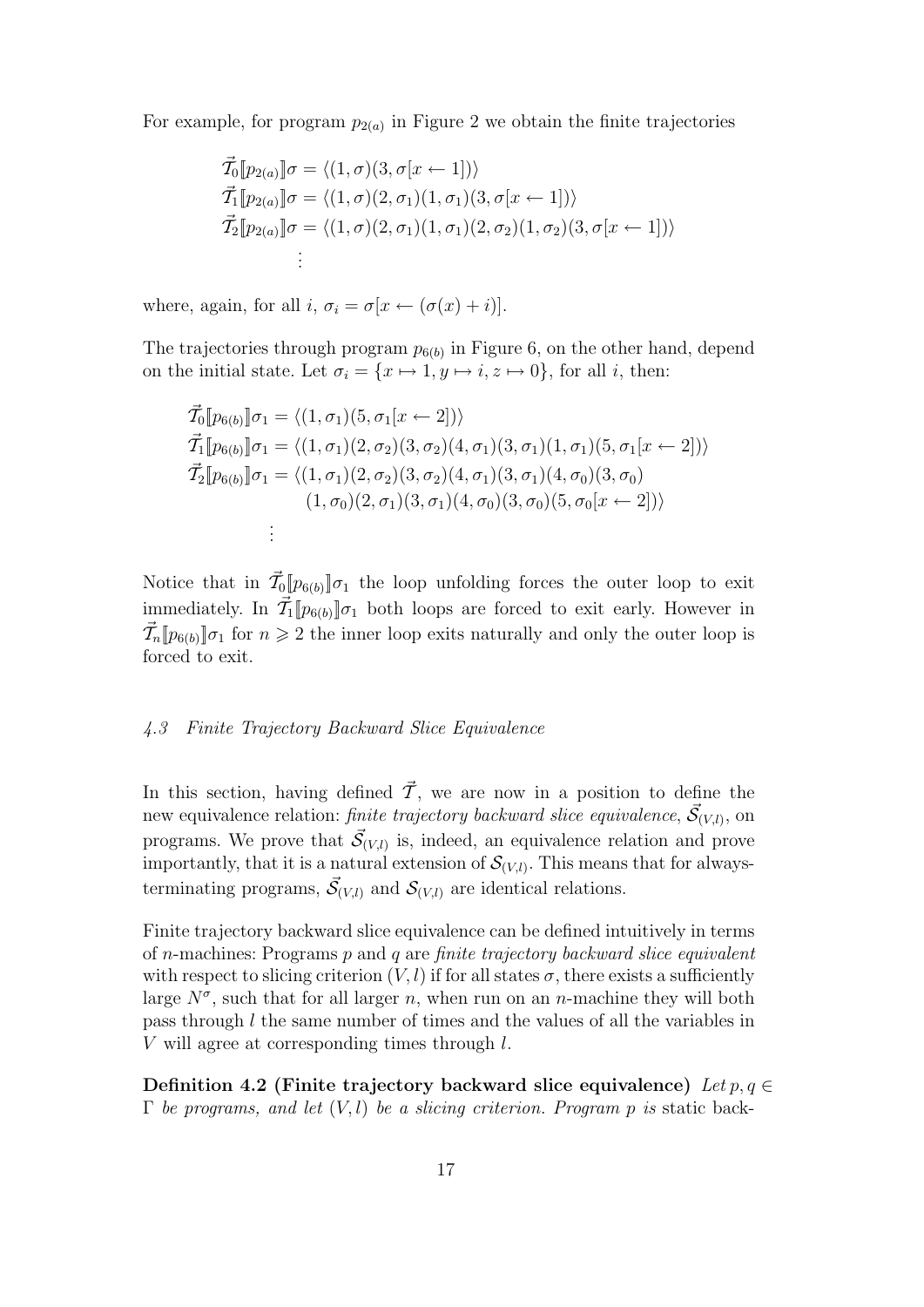ward equivalent to q if and only if

$$
\forall \sigma \in \Sigma, \ \exists N^{\sigma} \in \mathbb{N} : \forall m \geq N^{\sigma} : \mathrm{Proj}_{(V,l)}(\vec{\mathcal{T}}_{m}[\![p]\!]\sigma) = \mathrm{Proj}_{(V,l)}(\vec{\mathcal{T}}_{m}[\![q]\!]\sigma).
$$

We write  $p \vec{S}_{(V,l)} q$ .

**Lemma 4.1** If  $(V, l)$  is a slicing criterion then  $\vec{S}_{(V, l)}$  is an equivalence relation.

**Proof.** To prove reflexivity and symmetry is trivial. We now prove transitivity. Let  $p, q, r \in \Gamma$  be programs and  $(V, l)$  be a slicing criterion, and suppose that  $p \, \vec{\mathcal{S}}_{(V,l)} q$  and  $q \, \vec{\mathcal{S}}_{(V,l)} r$ , i.e.,

$$
\forall \sigma \in \Sigma : \exists N_1^{\sigma} \in \mathbb{N} : \forall m \geq N_1^{\sigma} : \text{Proj}_{(V,l)}(\vec{\mathcal{T}}_m[\![p]\!]\sigma) = \text{Proj}_{(V,l)}(\vec{\mathcal{T}}_m[\![q]\!]\sigma)
$$
  
and  $\forall \sigma \in \Sigma : \exists N_2^{\sigma} \in \mathbb{N} : \forall m \geq N_2^{\sigma} : \text{Proj}_{(V,l)}(\vec{\mathcal{T}}_m[\![q]\!]\sigma) = \text{Proj}_{(V,l)}(\vec{\mathcal{T}}_m[\![r]\!]\sigma).$ 

Choose  $N^{\sigma} \ge \max(N_1^{\sigma}, N_2^{\sigma})$  to give

$$
\forall m \geq N^{\sigma} : \text{Proj}_{(V,l)}(\vec{\mathcal{T}}_m[\![p]\!]\sigma) = \text{Proj}_{(V,l)}(\vec{\mathcal{T}}_m[\![q]\!]\sigma)
$$

$$
\forall m \geq N^{\sigma} : \text{Proj}_{(V,l)}(\vec{\mathcal{T}}_m[\![q]\!]\sigma) = \text{Proj}_{(V,l)}(\vec{\mathcal{T}}_m[\![r]\!]\sigma)
$$

from which it follows that  $\forall m \geq N^{\sigma}$ :

$$
\operatorname{Proj}_{(V,l)}(\vec{\mathcal{T}}_m[\![p]\!]\sigma) = \operatorname{Proj}_{(V,l)}(\vec{\mathcal{T}}_m[\![q]\!]\sigma) = \operatorname{Proj}_{(V,l)}(\vec{\mathcal{T}}_m[\![r]\!]\sigma).
$$

**Lemma 4.2** If p is a program that halts on input state  $\sigma$  then  $\exists N^{\sigma} \in \mathbb{N}$ :  $\forall m\geqslant N^{\sigma}:\vec{\mathcal{T}}_{m}[\![p]\!] \sigma =\tilde{\mathcal{T}}[\![p]\!] \sigma.$ 

**Proof.** Given an input state  $\sigma$  on which p halts, the trajectory  $\mathcal{T}[\![p]\!] \sigma$  is finite. Choose a sufficiently large  $N^{\sigma}$  that is greater than the number of any iterations of any loops we encounter during the execution of  $p$  on  $\sigma$ . In this case, the definition of  $\vec{\mathcal{T}}_{N^{\sigma}}[p]$  reduces to the definition  $\mathcal{T}[p]$ , since the only difference in these definitions are the handling of while loops.

Since  $N^{\sigma}$  is sufficiently large, the  $i \leq N^{\sigma}$  condition in the definition of  $\vec{\mathcal{T}}_{N^{\sigma}}^{i}[\![\texttt{while}(l:b) \; S]\!]$  is always true, which makes the difference between the two definitions disappear. Thus, for the chosen  $N^{\sigma}$  it holds that  $\forall m \geq N^{\sigma}$ :  $\mathcal{T}_m[p]\sigma = \mathcal{T}[p]\sigma.$ 

We now show that our new semantic equivalence  $\vec{\mathcal{S}}_{(V,l)}$  agrees completely with static backward equivalence when applied to terminating programs. In other words,  $\vec{S}_{(V,l)}$  is a natural extension to non-terminating programs of  $S_{(V,l)}$ .

**Theorem 4.1** For all always-terminating programs p and q and slicing criteria  $(V, l)$ , p  $\mathcal{S}_{(V, l)}$  q if and only if p  $\overline{\mathcal{S}}_{(V, l)}$  q.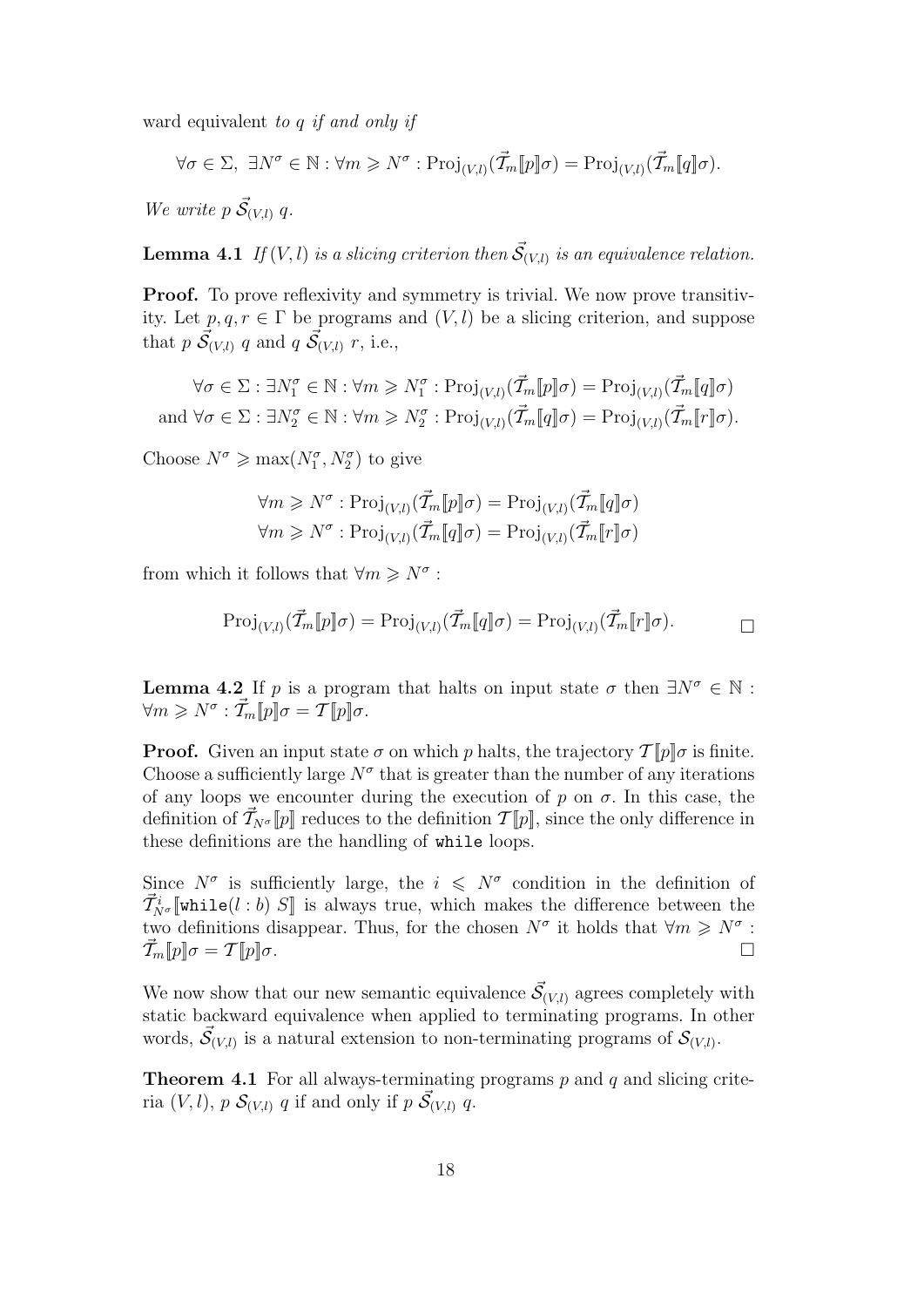**Proof.** By Definitions 2.6 and 4.2 we have to show that for all slicing criteria  $(V, l)$ , for all always-terminating programs p and q, and for all input states  $\sigma$ ,

$$
\text{Proj}_{(V,l)}(\mathcal{T}\llbracket p \rrbracket \sigma) = \text{Proj}_{(V,l)}(\mathcal{T}\llbracket q \rrbracket \sigma)
$$
\nif and only if

\n
$$
\exists N^{\sigma} \in \mathbb{N} : \forall m \geqslant N^{\sigma} : \text{Proj}_{(V,l)}(\vec{\mathcal{T}}_m \llbracket p \rrbracket \sigma) = \text{Proj}_{(V,l)}(\vec{\mathcal{T}}_m \llbracket q \rrbracket \sigma).
$$

Only if: Since we know that  $p$  always terminates, by Lemma 4.2 we also know that there is an  $N_p^{\sigma}$  such that for all  $m \geq N_p^{\sigma}$ ,  $\mathcal{T}[p]\sigma = \vec{\mathcal{T}}_m[p]\sigma$ . Similarly, we know that an  $N_q^{\sigma}$  exists such that for all  $m \geq N_q^{\sigma}$ ,  $\mathcal{T}[q]\sigma = \vec{\mathcal{T}}_m[[q]\sigma]$ . Let  $N^{\sigma}$  be the maximum of  $N_p^{\sigma}$  and  $N_q^{\sigma}$ . Then, for all  $m \geq N^{\sigma}$  it still holds that  $\mathcal{T}[\![p]\!]_{\sigma} = \vec{\mathcal{T}}_m[\![p]\!]_{\sigma}$  and  $\mathcal{T}[\![q]\!]_{\sigma} = \vec{\mathcal{T}}_m[\![q]\!]_{\sigma}$ . Inserting these in our original assumption of  $\text{Proj}_{(V,U)}(\mathcal{T}\llbracket p \rrbracket \sigma) = \text{Proj}_{(V,U)}(\mathcal{T}\llbracket q \rrbracket \sigma)$ , this yields for the chosen  $N^{\sigma}$ 

$$
\forall m \geq N^{\sigma} : \mathrm{Proj}_{(V,l)}(\vec{\mathcal{T}}_m[\![p]\!]\sigma) = \mathrm{Proj}_{(V,l)}(\vec{\mathcal{T}}_m[\![q]\!]\sigma).
$$

If: Now, our assumption is that

$$
\exists N^{\sigma} \in \mathbb{N}: \forall m \geqslant N^{\sigma} : \mathrm{Proj}_{(V,l)}(\vec{\mathcal{I}}_m[\![p]\!]\sigma) = \mathrm{Proj}_{(V,l)}(\vec{\mathcal{I}}_m[\![q]\!]\sigma).
$$

We also know that there is an  $N_p^{\sigma}$  such that  $\forall m \geqslant N_p^{\sigma} : T[\![p]\!] \sigma = \vec{\mathcal{T}}_m[\![p]\!] \sigma$  and that there is an  $N_q^{\sigma}$  such that  $\forall m \geqslant N_q^{\sigma} : \mathcal{T}\llbracket q \rrbracket \sigma = \overrightarrow{\mathcal{T}}_m \llbracket q \rrbracket \sigma.$ 

Let  $N'^{\sigma}$  be the maximum of  $N^{\sigma}$ ,  $N_p^{\sigma}$  and  $N_q^{\sigma}$ . It follows that  $\mathcal{T}\llbracket p \rrbracket \sigma = \vec{\mathcal{T}}_{N'^{\sigma}}\llbracket p \rrbracket \sigma$ ,  $\mathcal{T}\llbracket q \rrbracket \sigma = \vec{\mathcal{T}}_{N'\sigma} \llbracket q \rrbracket \sigma$ , and  $\text{Proj}_{(V,l)}(\vec{\mathcal{T}}_{N'\sigma} \llbracket p \rrbracket \sigma) = \text{Proj}_{(V,l)}(\vec{\mathcal{T}}_{N'\sigma} \llbracket q \rrbracket \sigma)$ , from which it follows that

$$
\mathrm{Proj}_{(V,l)}(\mathcal{T}\llbracket p\rrbracket \sigma) = \mathrm{Proj}_{(V,l)}(\mathcal{T}\llbracket q\rrbracket \sigma).
$$

Thus the new equivalence  $\vec{\mathcal{S}}_{(V,l)}$  is a natural extension of the old equivalence,  $\mathcal{S}_{(V,l)}$ .  $\vec{\mathcal{S}}_{(V,l)}$  however, also applies to programs which do not always terminate and is hence defined for a much larger class of programs.

# 4.4 Control and Data Dependence Slicing Algorithms Satisfy Finite Trajectory Backward Slice Equivalence

In this section we prove our main result (Theorem 4.2), that slicing algorithms which use data and control dependence satisfy the new equivalence.

Consider algorithms where the resulting slice consists of those statements which can be reached via control and data dependences from the slicing cri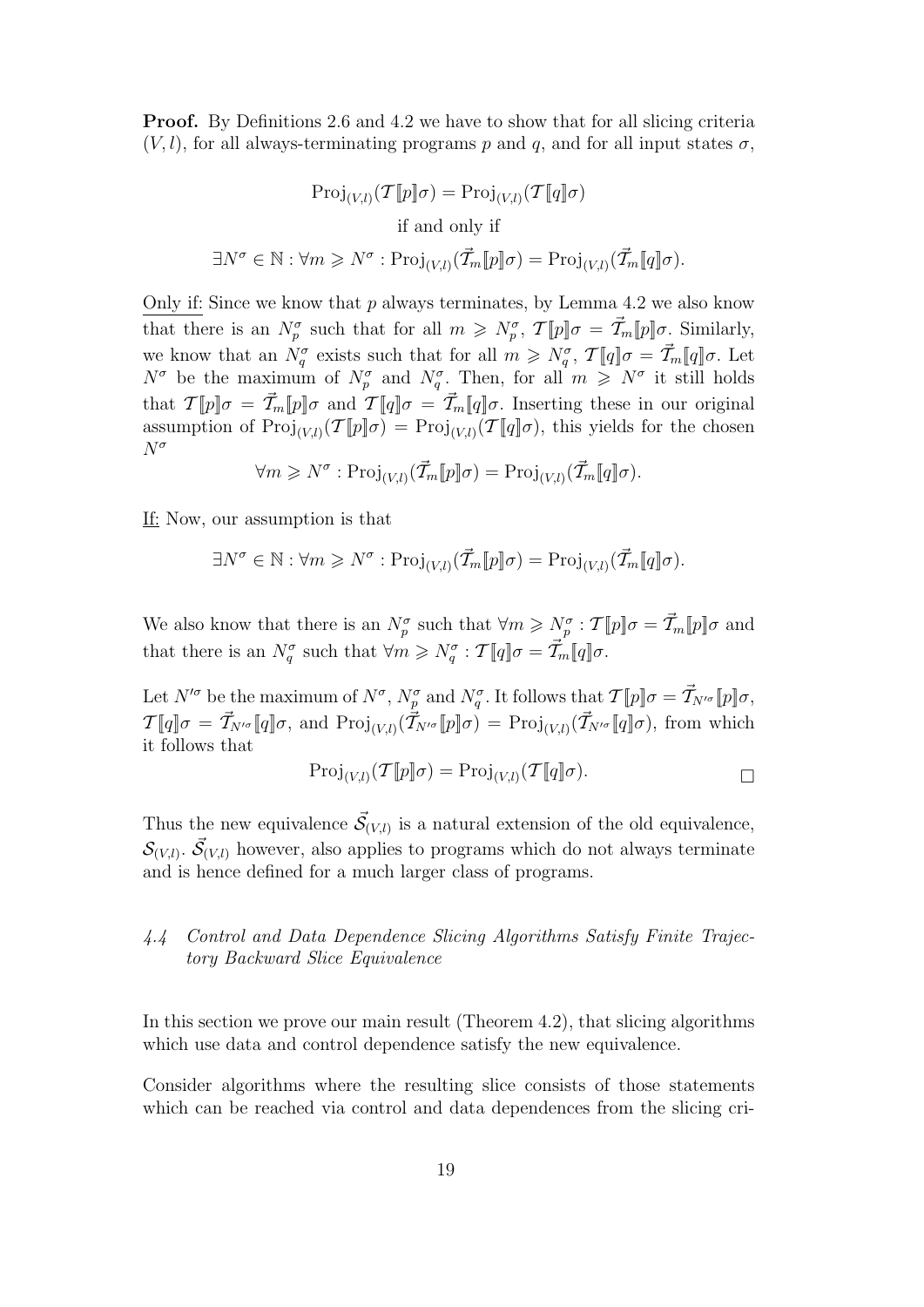terion  $(V, l)$ . This includes Weiser's algorithm and the PDG algorithm which are the most widely used slicing algorithms. In our language defined at the beginning of this section, control dependence can be defined in terms of the program structure.

Definition 4.3 (Control dependence) For any if and while statements in a program p,

$$
\begin{array}{rcl}\n\text{if } (l:b) \ q \ \text{else } r & \Rightarrow & \forall l' \in \mathcal{L}(q) \cup \mathcal{L}(r) : l \xrightarrow{control} l' \\
\text{while } (l:b) \ q & \Rightarrow & \forall l' \in \mathcal{L}(q) : l \xrightarrow{control} l' \\
\end{array}
$$

where  $\mathcal{L}(q)$  denotes the labels in program q.

Data dependence in our language can be defined using finite syntactic paths.

**Definition 4.4 (Finite syntactic paths)** For any program p, the set of finite syntactic paths of p, denoted by  $\mathcal{P}(p)$ , is defined as follows:

$$
\mathcal{P}(\llbracket l : \textsf{skip} \rrbracket) = \{ l \} \\ \mathcal{P}(\llbracket l : v := e \rrbracket) = \{ l \} \\ \mathcal{P}(\llbracket l : v := e \rrbracket) = \mathcal{P}(q) \oplus \mathcal{P}(r) \\ \mathcal{P}(\llbracket \texttt{if}(l : b) \ q \texttt{ else } r \rrbracket) = \{ l \} \oplus (\mathcal{P}(q) \cup \mathcal{P}(r)) \\ \mathcal{P}(\llbracket \texttt{while}(l : b) \ q \rrbracket) = (\{ l \} \oplus \mathcal{P}(q))^* \oplus \{ l \}
$$

Here, ⊕ is concatenation and <sup>∗</sup> is Kleene closure. Finite syntactic paths are similar to trajectories with the important difference that they do not contain state components and, as such, they do not take the actual value of the predicates into account, thereby allowing any branches to be taken. Therefore for any possible trajectory there is a corresponding finite syntactic path. We can now define data dependence.

Definition 4.5 (Data dependence) For any program p data dependence is defined as follows:  $l \frac{data}{p} l'$  if and only if  $\exists \pi_1 l \pi_2 l' \pi_3 \in \mathcal{P}(p)$  with  $\emptyset \neq \text{def}(l) \subseteq$ ref(l') and for all  $l'' \in \pi_2$ ,  $\text{def}(l'') \neq \text{def}(l)$ . Each  $\pi_i$  may be an empty path,  $\text{def}(l)$  is the set of variables defined at l (a set of maximum one element), and  $ref(l)$  denotes the set of variables referenced at l.

Now we are able to define what property the dependence-based slicing algorithms (including Weiser's one) preserve.

**Definition 4.6 (Dependence-based slice)** Let q be a quotient of p, then q is a dependence-based slice of p with respect to  $(V, l)$  if and only if

• *l* survives in q, and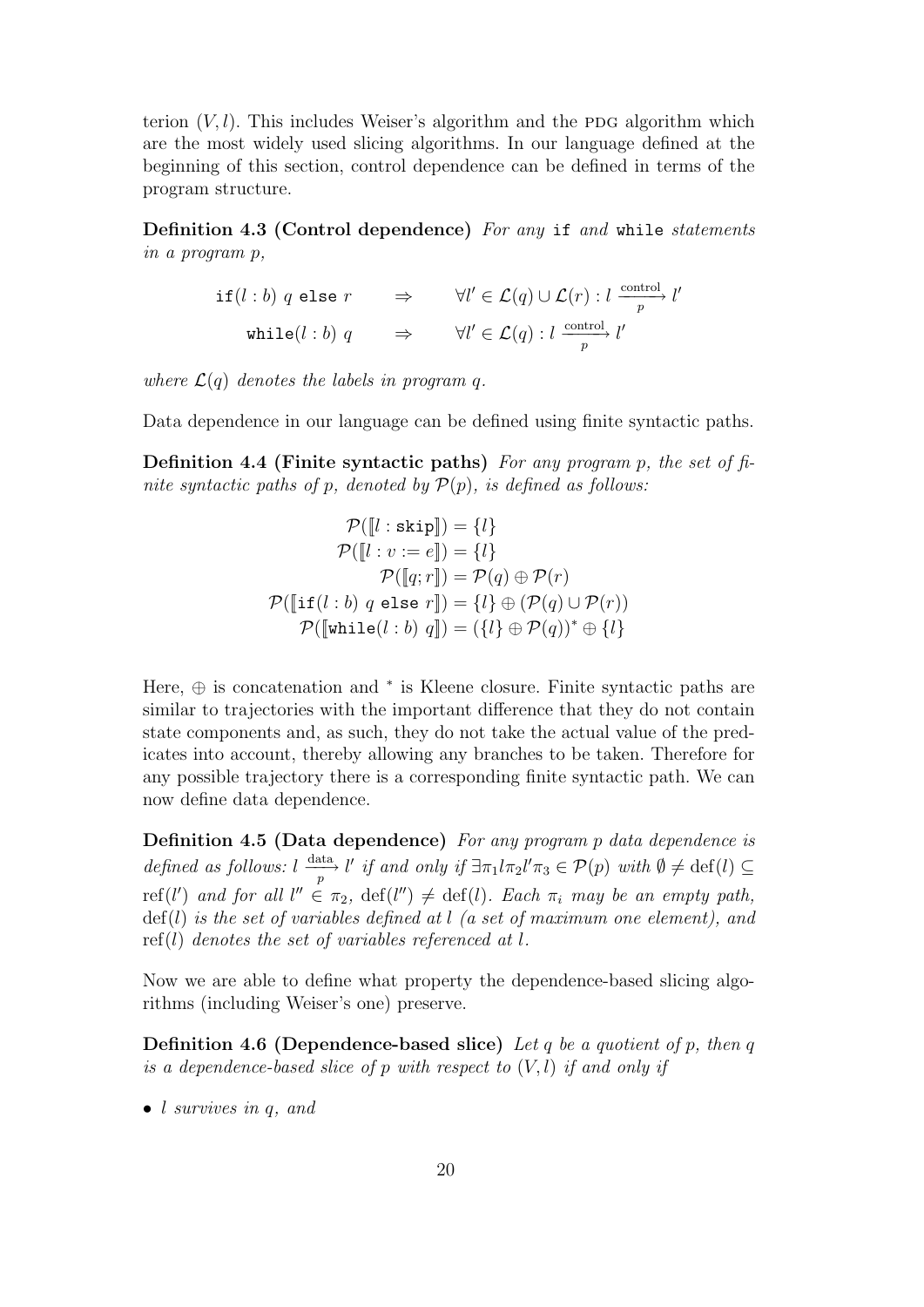• if l' survives in q and either  $l''$   $\frac{data}{p}$  l' or l''  $\frac{control}{p}$  l' then l'' survives in q.

where l is the label of an assignment sub-program and  $V = def(l)$ .

Note that in the above definition we allow slicing only with respect to the set of variables defined at the slice point. This is a very natural restriction and avoids the problem of the slice-point not being in the slice<sup>3</sup>. In the PDG approach [25] where there is a desire to slice on a criterion  $(V, l)$  that does not satisfy this a new node – an assignment – is added at the point of interest. This converts the problem of producing the slice for  $(V, l)$  into producing the slice for  $(V', l')$  that does satisfy the above constraint.

Our goal is to show that for any program  $p$ , if  $q$  denotes the dependence-based slice of p with respect to  $(V, l)$  conforming to Definition 4.6 (the slice produced by Weiser's and the PDG algorithm) then  $p \vec{S}_{(V,l)} q$ .

We generalise Definition 2.3 to a set of labels  $L$  by putting

$$
(l', \sigma)\!\!\downarrow L = \begin{cases} (l, \sigma\!\!\downarrow \det(l)) & \text{if } l \in L, \\ \lambda & \text{otherwise,} \end{cases}
$$

where we have taken  $V = \text{def}(l)$  for each  $l \in L$ . Similarly, we generalise Definition 2.4 to give

$$
\mathrm{Proj}_L(T) = (l_1, \sigma_1) \downarrow L \dots (l_k, \sigma_k) \downarrow L
$$

for the trajectory  $T = (l_1, \sigma_1)(l_2, \sigma_2) \dots (l_k, \sigma_k)$ .

We now are in a position to prove Lemma 4.3, from which our main result, Theorem 4.2, follows immediately. Observe that the statement of Lemma 4.3 is stronger than necessary, since we prove the condition for all  $n \in \mathbb{N}$  whereas, in fact, it would have been sufficient to prove that the condition holds for  $n$ sufficiently large.

**Lemma 4.3** Let q be a dependence-based slice of p with respect to  $(V, l)$  where l is an assignment statement and  $V = def(l)$ , then

$$
\forall \sigma \in \Sigma : \forall m \in \mathbb{N} : \mathrm{Proj}_{L}(\vec{\mathcal{T}}_{m}[\![q]\!]\sigma) = \mathrm{Proj}_{L}(\vec{\mathcal{T}}_{m}[\![p]\!]\sigma)
$$

where  $L$  is the set of surviving labels of q.

 $\overline{3}$  Weiser handled this problem by slicing with respect to the 'nearest successor' of the slice point that is in the slice [46].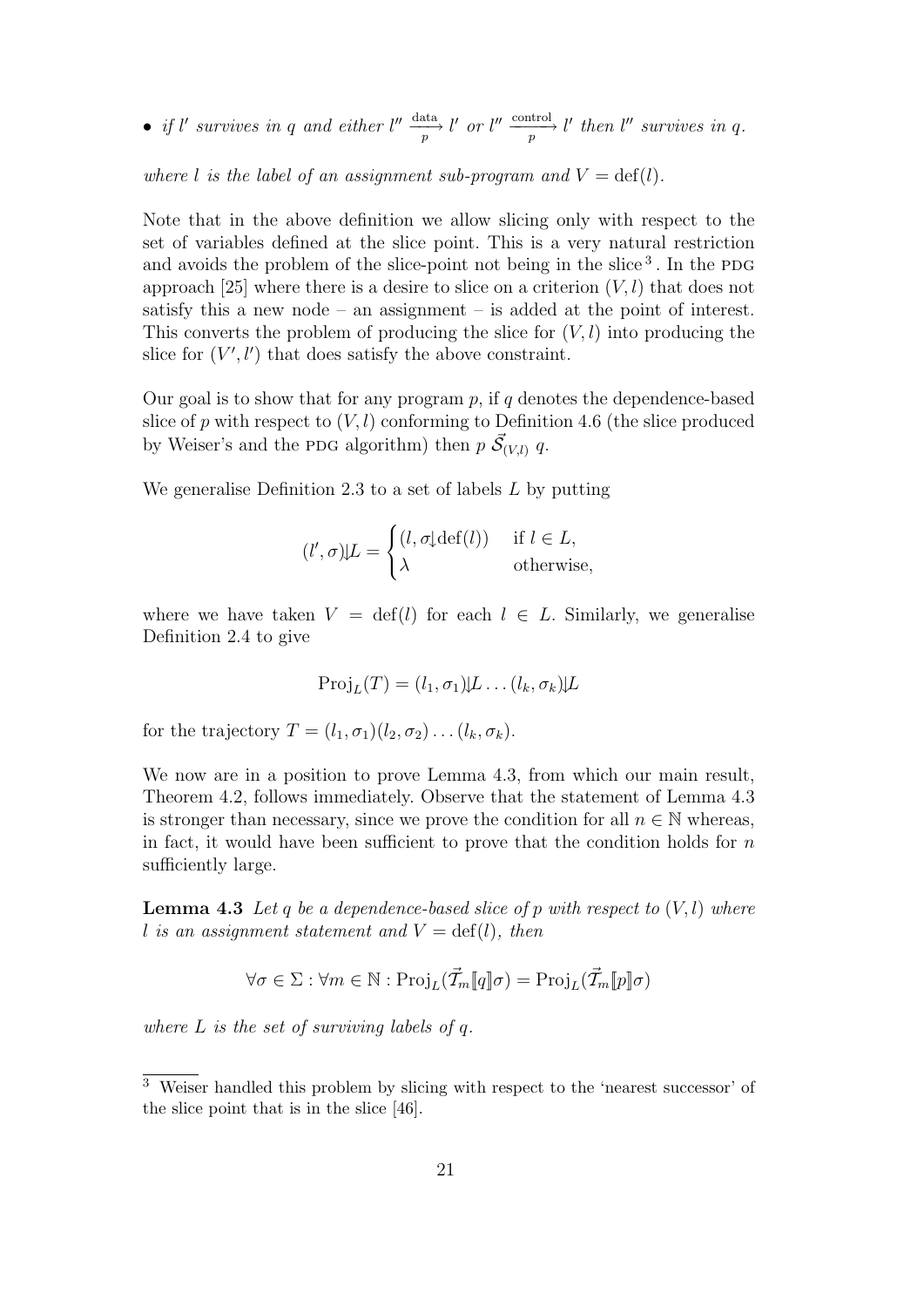Proof. Write

$$
\vec{\mathcal{T}}_m[\![p]\!]\sigma = (l_1, \sigma_1) \dots (l_j, \sigma_j)
$$
  
and 
$$
\vec{\mathcal{T}}_m[\![q]\!]\sigma = (l'_1, \sigma'_1) \dots (l'_k, \sigma'_k)
$$

where  $\sigma = \sigma_0 = \sigma'_0$  so that

$$
\text{Proj}_{L}(\vec{\mathcal{T}}_{m}[\![p]\!]\sigma) = (l_{f(1)}, \sigma_{f(1)}\downarrow \text{def}(l_{f(1)})) \dots (l_{f(i)}, \sigma_{f(i)}\downarrow \text{def}(l_{f(i)})) \tag{1}
$$

and 
$$
\text{Proj}_{L}(\vec{\mathcal{T}}_{m}[\![q]\!]\sigma) = (l'_{g(1)}, \sigma'_{g(1)}\downarrow \text{def}(l'_{g(1)})) \dots (l'_{g(h)}, \sigma'_{g(h)}\downarrow \text{def}(l'_{g(h)}))
$$
 (2)

where f and q are monotonic increasing functions on  $\mathbb N$  and i and h are the lengths of the projected trajectories.

Suppose that the projected trajectories are not equal, then this is because at least one of the following is true:

- (1) The projected trajectories do not have the same length, i.e.,  $h \neq i$ .
- (2) The projected trajectories have the same length, but the labels do not correspond, i.e.,  $h = i$  but  $\exists t$  for which  $l_{f(t)} \neq l'_{g(t)}$ .
- (3) The projected trajectories have the same length and the labels correspond, but the states differ at some point, i.e.,  $h = i$  and  $\forall t$   $l_{f(t)} = l'_{g(t)}$ , but  $\exists t$  and  $\exists x \in \text{def}(l_{f(t)})$  for which  $\sigma_{f(t)}(x) \neq \sigma'_{g(t)}(x)$ .

Taking the third case first, let t be minimal, i.e., the first position in which the projected states differ. As def( $l_{f(t)}$ )  $\neq \emptyset$  this is an assignment and to cause the disagreement we must have  $v \in \text{ref}(l_{f(t)})$  with  $\sigma_{f(t)-1}(v) \neq \sigma'_{g(t)-1}(v)$ . But the minimality of  $t$  means that the projected trajectories  $(1)$  and  $(2)$  are equal up to their  $t$ -th elements, therefore to cause the disagreement on  $v$  there must be an assignment to v in p from a statement labelled  $l'' \notin L$ . Therefore  $l'' \frac{data}{p} l_{f(t)}$ which contradicts its absence from q and thus from  $\text{Proj}_L(\vec{\mathcal{T}}_m[[q]]\sigma)$ .

In the other two cases we again have agreement on some initial segment up to  $l_{f(t)} \neq l'_{g(t)}$  for minimal t. Since the projected trajectories (1) and (2) now diverge  $l_{f(t)}$  must label the entry point of an if or while sub-program and the boolean expression evaluated in  $p$  must differ to that evaluated in  $q$ . Thus as before we must have  $v \in \text{ref}(l_{f(t)})$  such that  $\sigma_{f(t)}(v) \neq \sigma'_{g(t)}(v)$ . However, arguing as for the third case, the states must also agree up to  $\sigma_{f(t)} = \sigma'_{g(t)}$  and if v is assigned in p then its label is in L, giving the required contradiction.

Theorem 4.2 Dependence-based slicing algorithms satisfy the new equivalence. That is, if q is a dependence-based slice of p with respect to  $(V, l)$ , where l is an assignment statement and  $V = \text{def}(l)$ , then  $q \, \vec{\mathcal{S}}_{(V,l)}$  p.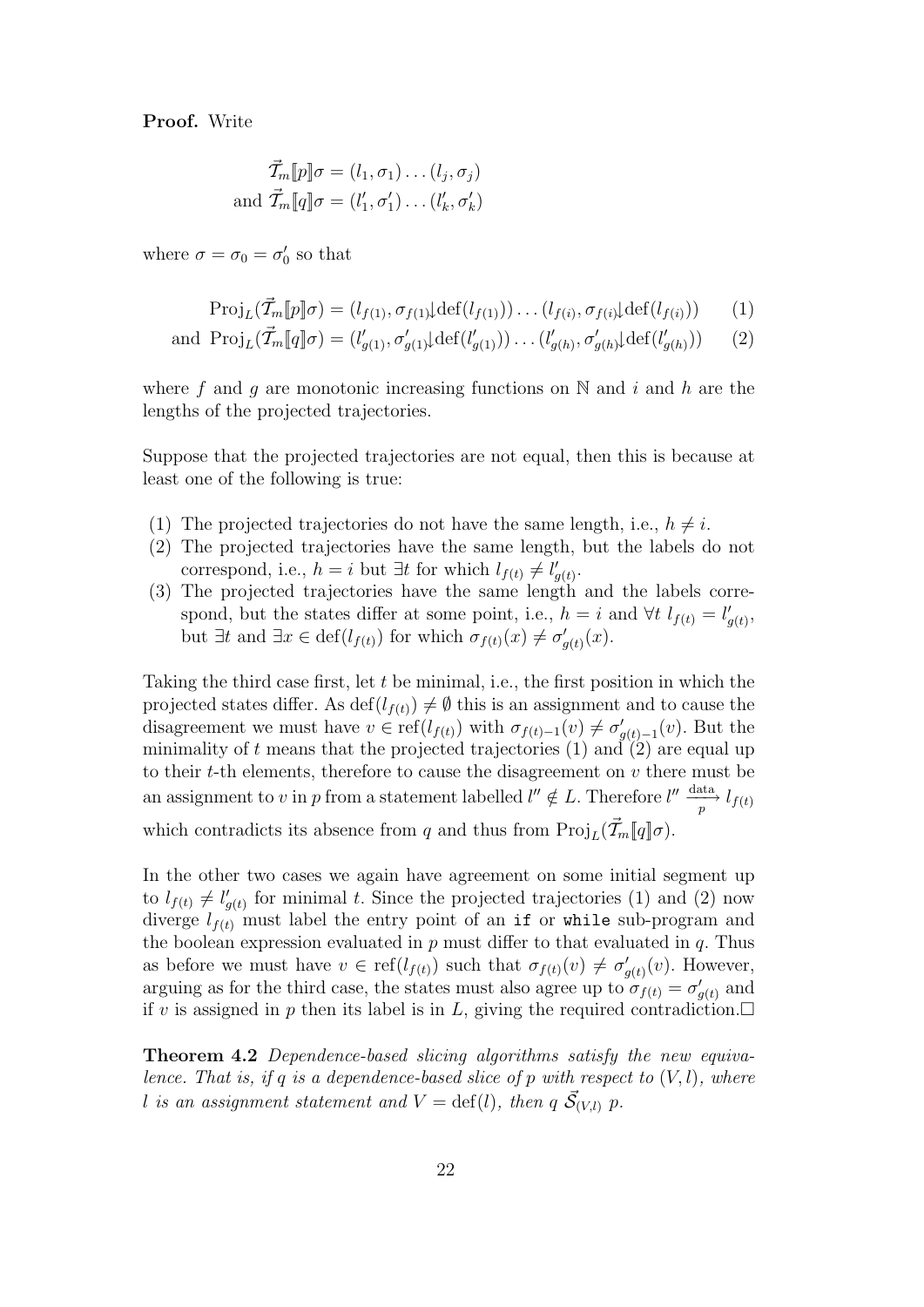Proof. The fact that

$$
\forall \sigma \in \Sigma : \exists N^{\sigma} \in \mathbb{N} : \forall m \geqslant N^{\sigma} : \mathrm{Proj}_{(V,l)}(\vec{\mathcal{T}}_{m}[\![q]\!]\sigma) = \mathrm{Proj}_{(V,l)}(\vec{\mathcal{T}}_{m}[\![p]\!]\sigma)
$$

follows immediately from Lemma 4.3.

We have, thus, proved that dependence-based slices satisfy our new equivalence  $\vec{S}_{(V,l)}$  for every slicing criterion  $(V, l)$ .

## 5 Comparison with Previous Approaches

In this section, we compare our approach with the other semantics discussed in Section 2. Unlike the lazy and transfinite approaches [10,19,35],  $\vec{\mathcal{T}}$  is substitutive. In Section 3.2.2, we highlighted a problem with the transfinite approach: the semantics is not defined when the program control flow after an infinite loop depends on values computed by an infinite loop. Our semantics, however, is well-defined in such situations, since it only considers finite unfoldings. Finally, we argue that our approach is more intuitive than these approaches since it is based on standard semantics.

#### 5.1 A Natural Extension of Static Backward Equivalence

The trajectories in Definition 2.6 are finite, hence static backward equivalence is only defined for programs which terminate.  $\mathcal{S}_{(V,l)}$  is not an equivalence relation on the set of all programs. It is only an equivalence relation on sets of programs which all terminate in the same set of initial states. (The set of programs which always terminate is an example of such a set).

Slicing algorithms however, are applied not just to programs which terminate in all states but also to programs whose termination conditions are not known. In these cases, we cannot guarantee that static backward equivalence is preserved. This is a major shortcoming of static backward equivalence.

Theorem 4.1 shows that our new semantic equivalence  $\vec{S}_{(V,l)}$ , naturally extends static backward equivalence,  $S_{(V,l)}$  to cover both terminating and nonterminating programs.

# 5.2  $\vec{\mathcal{T}}$  is Substitutive

In this subsection, we prove that  $\vec{\mathcal{T}}$  is substitutive.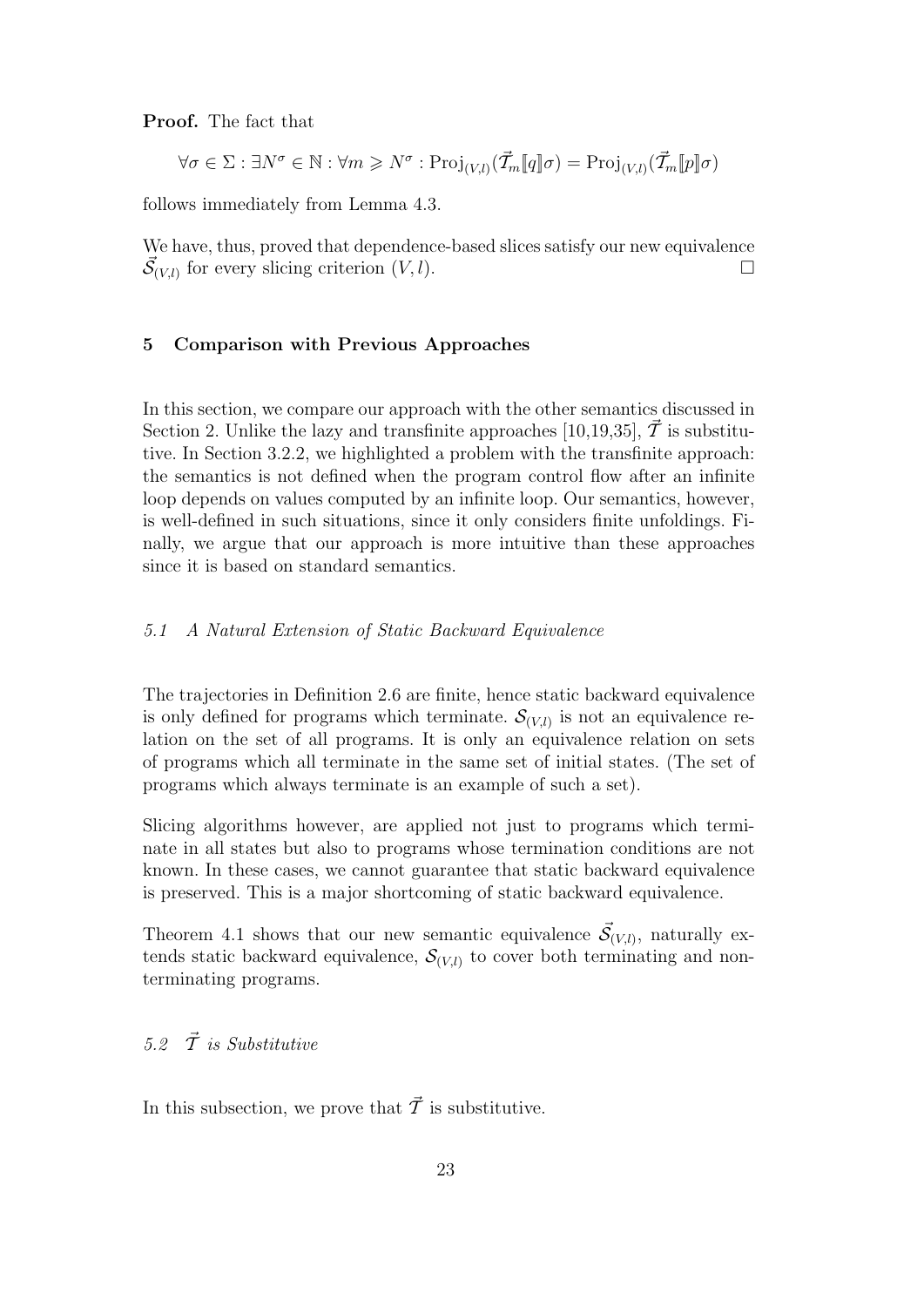Definition 5.1 (Substitutivity) A semantics is substitutive if and only if whenever a sub-program q of a program p is replaced with another semantically equivalent program,  $q'$ , the resulting program  $p'$  is semantically equivalent to  $p$ .

Theorem 5.1 ( $\vec{T}$  is substitutive) Let p be a program and p' be the program obtained from p by replacing a sub-program q by program q'. Then  $\forall n \in \mathbb{N}$ 

$$
\vec{\mathcal{T}}_{n}[\![q]\!]=\vec{\mathcal{T}}_{n}[\![q']\!]\implies \vec{\mathcal{T}}_{n}[\![p]\!]=\vec{\mathcal{T}}_{n}[\![p']\!].
$$

**Proof.** We proceed by structural induction over our language  $\Gamma$ .

- For assignment statements and for skip statements the result is trivial.
- For sequences suppose the result holds for programs  $p_1$  and  $p_2$ . Let  $p'_1$  be the program obtained by replacing a sub-program  $q_1$  of  $p_1$  by an equivalent program  $q_1'$ . Let  $p_2'$  be the program obtained by replacing a sub-program  $q_2$ , of  $p_2$  by an equivalent program  $q'_2$ . For any  $\sigma \in \Sigma$  and  $n \in \mathbb{N}$  we have

$$
\vec{\mathcal{T}}_n[\![p_1';p_2']\!] \sigma = \vec{\mathcal{T}}_n[\![p_1']\!] \sigma \oplus \vec{\mathcal{T}}_n[\![p_2']\!] \sigma' \quad \text{(by definition)}
$$
\n
$$
= \vec{\mathcal{T}}_n[\![p_1]\!] \sigma \oplus \vec{\mathcal{T}}_n[\![p_2]\!] \sigma' \quad \text{(by induction)}
$$
\n
$$
= \vec{\mathcal{T}}_n[\![p_1; p_2]\!] \sigma
$$

from which the result follows by induction.

• For if statements let  $p_1$ ,  $p_2$ ,  $q_1$ ,  $q_2$ ,  $p'_1$ , and  $p'_2$  be as above. For any  $\sigma \in \Sigma$ and  $n \in \mathbb{N}$  we have

$$
\vec{\mathcal{T}}_n[\![\mathbf{if}(l:b) \ p'_1 \text{ else } p'_2]\!] \sigma
$$
\n
$$
= \langle (l,\sigma) \rangle \oplus (\mathcal{E}[\![b]\!] \sigma \to \vec{\mathcal{T}}_n[\![p'_1]\!] \sigma, \vec{\mathcal{T}}_n[\![p'_2]\!] \sigma)
$$
 (by definition)\n
$$
= \langle (l,\sigma) \rangle \oplus (\mathcal{E}[\![b]\!] \sigma \to \vec{\mathcal{T}}_n[\![p_1]\!] \sigma, \vec{\mathcal{T}}_n[\![p_2]\!] \sigma)
$$
 (by induction)\n
$$
= \vec{\mathcal{T}}_n[\![\mathbf{if}(l:b) \ p_1 \text{ else } p_2]\!] \sigma
$$

• For while loops suppose that the result holds for a program  $p$  and let  $p'$  be the program obtained by replacing a sub-program,  $q$ , of p by an equivalent program q'. For any  $\sigma \in \Sigma$  and  $n \in \mathbb{N}$  we have

$$
\vec{\mathcal{T}}_n[\![\mathtt{while}(l:b)\ p']\!] \sigma = \vec{\mathcal{T}}_n[\![W_n(l,b,p')]\!] \sigma
$$

from which the result follows by induction using the result for if subprograms and sequences of sub-programs.

#### 5.3 Finite Trajectory Semantics is More Intuitive

A problem with the lazy and transfinite approaches is that they define a semantics of programs that does not resemble the actual execution of a program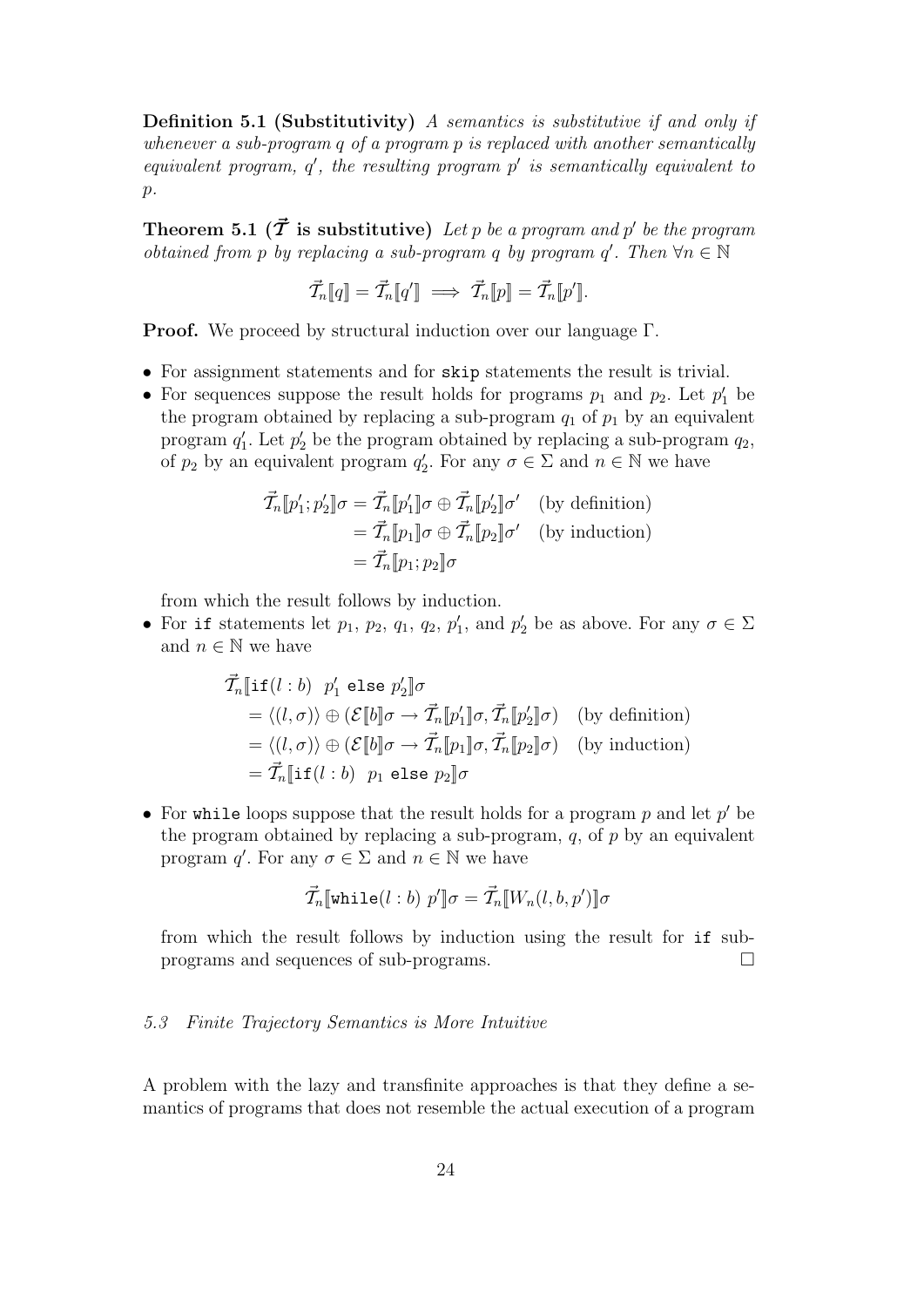on a computer. They are conceptual models that requires the reader, for example, to imagine programs continuing to execute after executing infinite loops (and even to imagine the execution of an infinite loop an infinite number of times). The fact that a slice preserves such a counter-intuitive semantics means that it is very difficult for the user of a slicing algorithm to envisage the connection between the original program and its slice. Clearly, for a semantics to be useful as a way understanding this relationship, it is preferable if it is defined in terms of the normal execution of programs on a computer, i.e., using standard strict semantics. This is true of finite trajectory backward slice equivalence, which has a comparatively intuitive definition:

An n-machine is a notional computing engine on which all loops are forced to terminate after n iterations. Programs  $p$  and  $q$  are *finite trajectory backward* slice equivalent with respect to slicing criterion  $(V, l)$  if for all states  $\sigma$ , there exists a sufficiently large  $N^{\sigma}$ , such that for all larger n, when run on an nmachine they will both pass through  $l$  the same number of times and the values of all the variables in  $V$  will agree at corresponding times through  $l$ .

# 6 Conclusions and Future Work

Motivated by the need to understand the behaviour of slicing algorithms when applied to reactive systems, we have introduced a theory for slicing nonterminating programs. In achieving this, our main contributions have been:

- (1) to introduce a new, substitutive, intuitive, finite trajectory-based semantics,  $\vec{T}$ , of programs (Section 4.2),
- (2) to prove (Theorem 4.1) that its induced equivalence,  $\vec{S}_{(V,l)}$ , is a natural extension, to non-terminating programs, of the equivalence,  $\mathcal{S}_{(V,l)}$ , introduced by Weiser [46] that only considers terminating programs and
- (3) to prove (Theorem 4.2) that slicing algorithms based on traditional data and control dependence preserve  $\vec{\mathcal{T}}$ , thereby showing that the new semantics captures the behaviour of program slicing algorithms for both terminating and non terminating programs.

In this paper we have considered concrete programs, but it is well-known that program schemas  $[11,13,34]$  – equivalence classes of programs – contain all the necessary information to formally investigate dependence-based slicing algorithms. Future work will attempt to generalise the ideas in this paper by further investigating the relationship between slicing algorithms and schema theory.

We have focused on static backward slicing, and especially on the extension of the static backward equivalence relation  $\mathcal{S}_{(V,l)}$  on terminating programs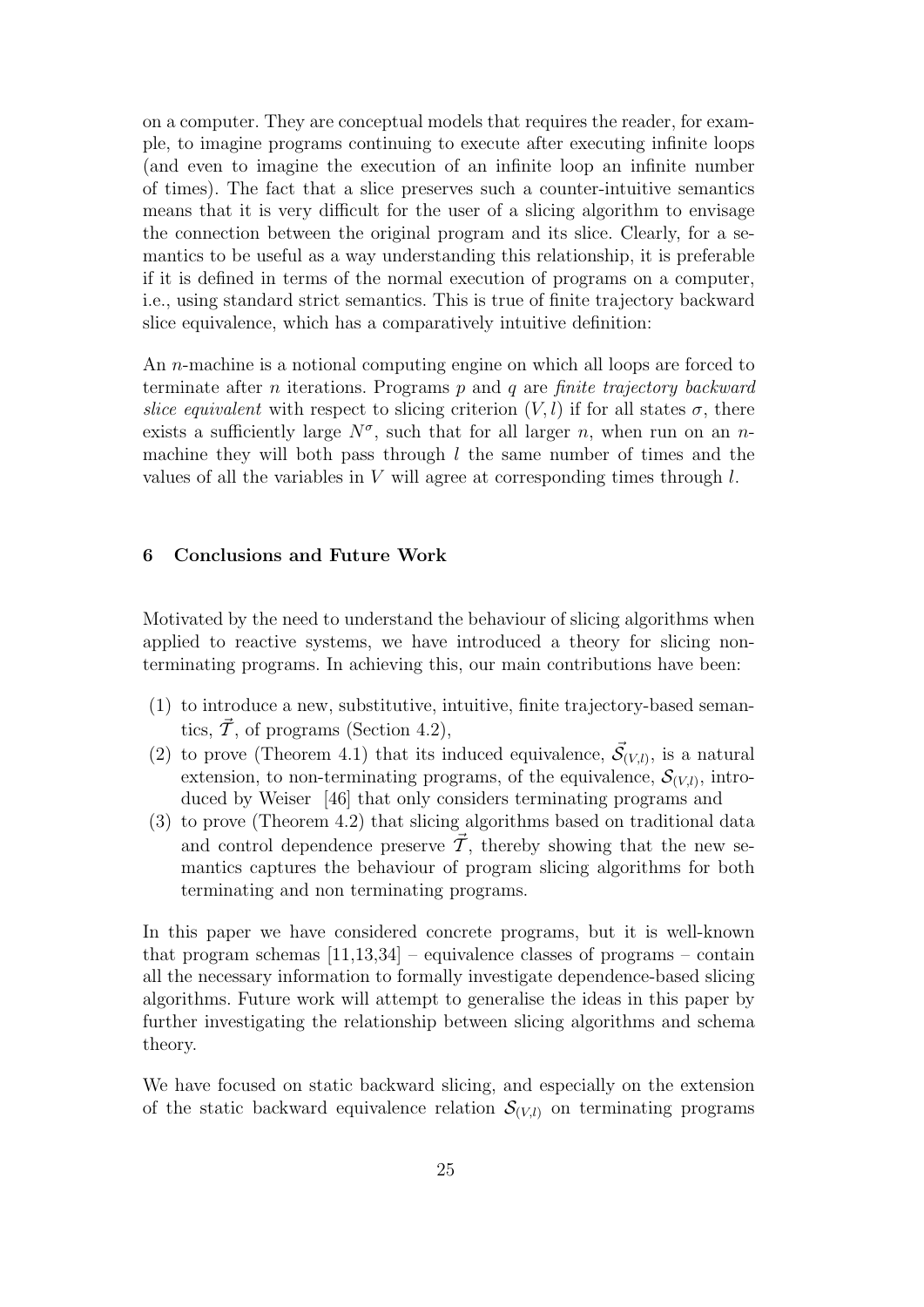to  $\vec{S}_{(V,l)}$  on all programs. Our idea of limiting loops to a specific number of iterations (or, equivalently, unfolding them a specific number of times) can be applied to all other forms of slicing formally treated in our previous work [5,1,3,4]. Most importantly, it can be applied to the unified equivalence defined by Binkley et. al [5]. We will also investigate the relationship between the resulting (dynamic) definitions and the existing (dynamic) slicing algorithms.

#### Acknowledgements

The authors are very grateful to Roberto Giacobazzi, Isabella Mastroeni and Martin Ward for many detailed and thought–provoking discussions about the formalisation of program slicing.

This work is supported, in part, by EPSRC grant EP/E002919/1 (principal investigator Sebastian Danicic, co-investigators Mark Harman and Robert M. Hierons, and research assistant, Michael R. Laurence).

David Binkley is supported by National Science Foundation grant CCR0305330.

Akos Kiss is supported by The Péter Pázmány Program of the Hungarian National Office of Research and Technology (no. RET-07/2005).

Richard Barraclough is supported by KTP grant 1575 and @UK plc.

#### References

- [1] Dave Binkley, Sebastian Danicic, Tibor Gyimóthy, Mark Harman, Ákos Kiss, and Lahcen Ouarbya. Formalizing executable dynamic and forward slicing. In 4<sup>th</sup> International Workshop on Source Code Analysis and Manipulation (SCAM 04), pages 43–52, Los Alamitos, California, USA, September 2004. IEEE Computer Society Press.
- [2] David Binkley. The application of program slicing to regression testing. Information and Software Technology, 40(11 and 12):583–594, 1998.
- [3] David Binkley, Sebastian Danicic, Tibor Gyimóthy, Mark Harman, Ákos Kiss, and Bogdan Korel. Minimal slicing and the relationships between forms of slicing. In  $5<sup>th</sup>$  IEEE International Workshop on Source Code Analysis and Manipulation (SCAM 05), pages 45–54, Los Alamitos, California, USA, 2005. IEEE Computer Society Press. Best paper award winner.
- [4] David Binkley, Sebastian Danicic, Tibor Gyimóthy, Mark Harman, Ákos Kiss, and Bogdan Korel. A formalisation of the relationship between forms of program slicing. Science of Computer Programming, 62(3):228–252, 2006.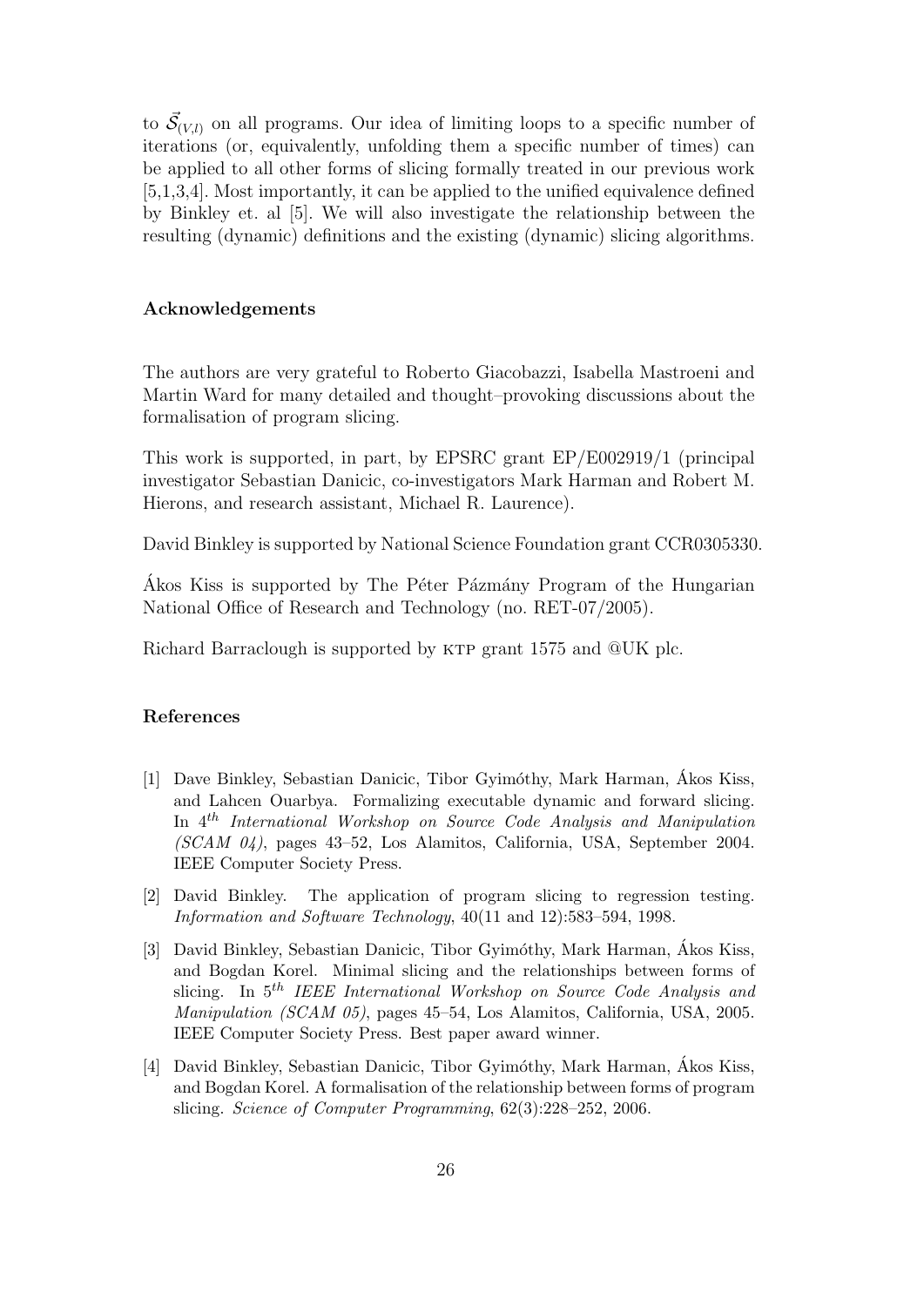- [5] David Binkley, Sebastian Danicic, Tibor Gyimóthy, Mark Harman, Akos Kiss, and Bogdan Korel. Theoretical foundations of dynamic program slicing. Theoretical Computer Science, 360(1):23–41, 2006.
- [6] David Binkley and Keith Brian Gallagher. Program slicing. In Marvin Zelkowitz, editor, Advances in Computing, Volume 43, pages 1–50. Academic Press, 1996.
- [7] David Binkley and Mark Harman. A survey of empirical results on program slicing. Advances in Computers, 62:105–178, 2004.
- [8] David Binkley, Susan Horwitz, and Tom Reps. Program integration for languages with procedure calls. ACM Transactions on Software Engineering and Methodology, 4(1):3–35, 1995.
- [9] Gerardo Canfora, Aniello Cimitile, and Andrea De Lucia. Conditioned program slicing. Information and Software Technology Special Issue on Program Slicing, 40(11 and 12):595–607, 1998.
- [10] Robert Cartwright and Matthias Felleisen. The semantics of program dependence. In ACM SIGPLAN Conference on Programming Language Design and Implementation, pages 13–27, 1989.
- [11] Sebastian Danicic, Chris Fox, Mark Harman, Robert Mark Hierons, John Howroyd, and Mike Laurence. Slicing algorithms are minimal for programs which can be expressed as linear, free, liberal schemas. The computer Journal, 48(6):737–748, 2005.
- [12] Sebastian Danicic, Mark Harman, Robert Hierons, John Howroyd, and Mike Laurence. Applications of linear program schematology in dependence analysis. In 1<sup>st.</sup> International Workshop on Programming Language Interference and Dependence, Verona, Italy, August 2004.
- [13] Sebastian Danicic, Mark Harman, Robert Mark Hierons, John Howroyd, and Mike Laurence. Equivalence of linear, free, liberal, structured program schemas is decidable in polynomial time. Theoretical Computer Science, 373:1–18, March 2007.
- [14] Sebastian Danicic, Mark Harman, John Howroyd, and Lahcen Ouarbya. A lazy semantics for program slicing. In 1<sup>st.</sup> International Workshop on Programming Language Interference and Dependence, Verona, Italy, August 2004.
- [15] Sebastian Danicic, Mark Harman, John Howroyd, and Lahcen Ouarbya. A non-standard semantics for program slicing and dependence analysis. Logic and Algebraic Programming, Special Issue on Theory and Foundations of Programming Language Interference and Dependence, 72:123–240, July-August 2007.
- [16] Andrea De Lucia. Program slicing: Methods and applications. In  $1^{st}$  IEEE International Workshop on Source Code Analysis and Manipulation, pages 142– 149, Los Alamitos, California, USA, 2001. IEEE Computer Society Press.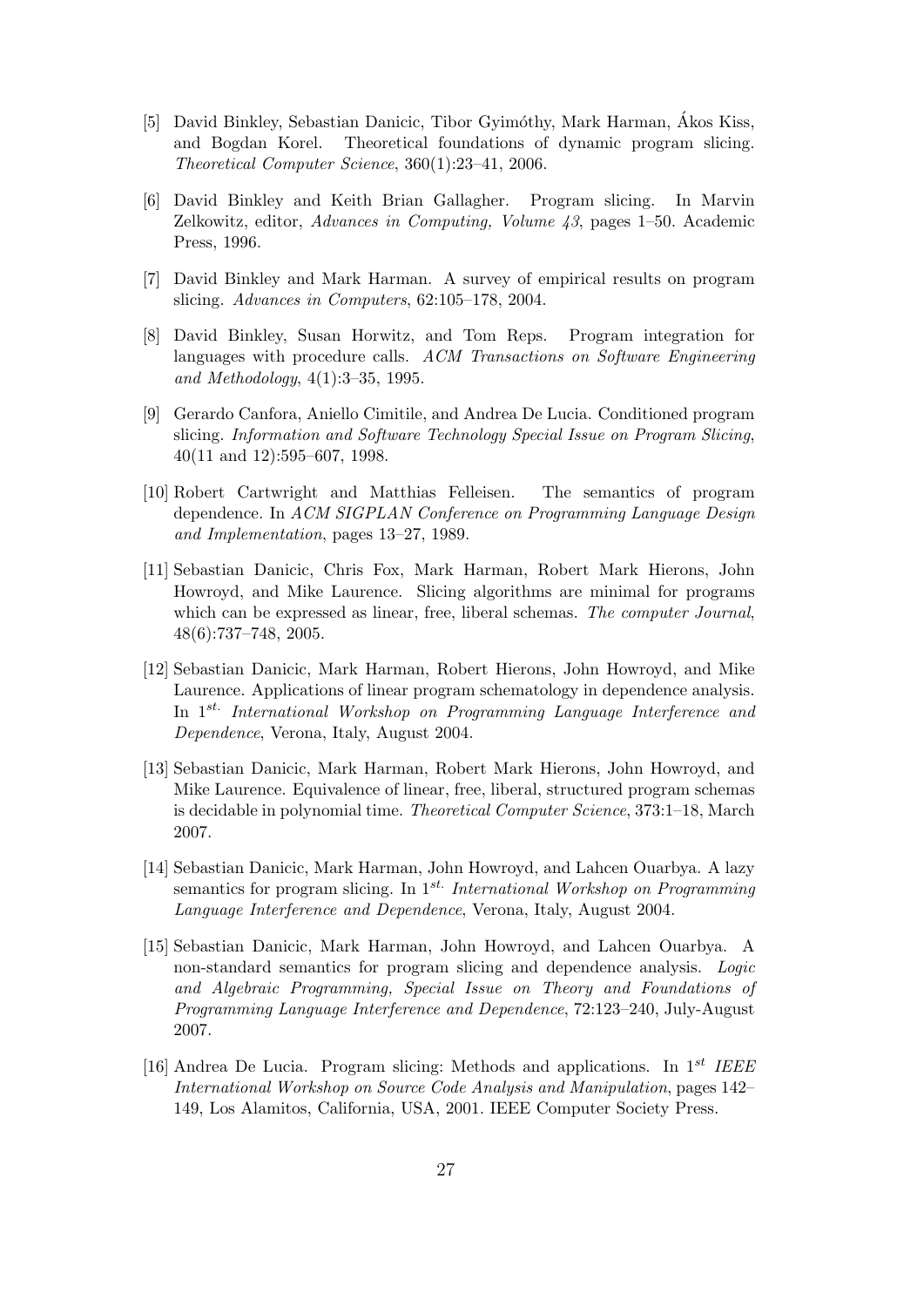- [17] Jeanne Ferrante, Karl J. Ottenstein, and Joe D. Warren. The program dependence graph and its use in optimization. ACM Transactions on Programming Languages and Systems, 9(3):319–349, July 1987.
- [18] Keith B. Gallagher and James R. Lyle. Using program slicing in software maintenance. IEEE Transactions on Software Engineering, 17(8):751–761, August 1991.
- [19] Roberto Giacobazzi and Isabella Mastroeni. Non–standard semantics for program slicing. Higher-Order and Symbolic Computation, 16(4):297–339, 2003. Special issue on Partial Evalution and Semantics-Based Program Manipulation.
- [20] Mark Harman, David Binkley, and Sebastian Danicic. Amorphous program slicing. Journal of Systems and Software, 68(1):45–64, October 2003.
- [21] Mark Harman and Sebastian Danicic. Amorphous program slicing. In  $5<sup>th</sup> IEEE$ International Workshop on Program Comprenhesion (IWPC'97), pages 70–79, Los Alamitos, California, USA, May 1997. IEEE Computer Society Press.
- [22] Mark Harman and Robert Mark Hierons. An overview of program slicing. Software Focus, 2(3):85–92, 2001.
- [23] Mark Harman, Lin Hu, Robert Mark Hierons, Joachim Wegener, Harmen Sthamer, Andr Baresel, and Marc Roper. Testability transformation. IEEE Transactions on Software Engineering, 30(1):3–16, January 2004.
- [24] John Hatcliff, Matthew B. Dwyer, and Hongjun Zheng. Slicing software for model construction. Higher-Order and Symbolic Computation, 13(4):315–353, December 2000.
- [25] Susan Horwitz, Thomas Reps, and David Binkley. Interprocedural slicing using dependence graphs. In ACM SIGPLAN Conference on Programming Language Design and Implementation, pages 25–46, Atlanta, Georgia, June 1988. Proceedings in SIGPLAN Notices, 23(7), pp.35–46, 1988.
- [26] Susan Horwitz, Thomas Reps, and David Binkley. Interprocedural slicing using dependence graphs. ACM Transactions on Programming Languages and Systems, 12(1):26–61, 1990.
- [27] Michael Huth. On the approximation of denotational mu-semantics. Applied Categorical Structures, pages 1–27, 1998.
- [28] Cezary Kaliszyk, Pierre Corbineau, Freek Wiedijk, James McKinna, and Herman Geuvers. A real semantic web for mathematics deserves a real semantics. In SemWiki, 2008.
- [29] J.R. Kennaway, J.W. Klop, M.R. Sleep, and F.J. Vries. Transfinite reduction in orthogonal term rewriting systems. Information and computation, 119(1):18–38, 1995.
- [30] Raghavan Komondoor and Susan Horwitz. Semantics-preserving procedure extraction. In Proceedings of the 27th ACM SIGPLAN-SIGACT Symposium on Principles of Programming Languages (POPL-00), pages 155–169, N.Y., January 19–21 2000. ACM Press.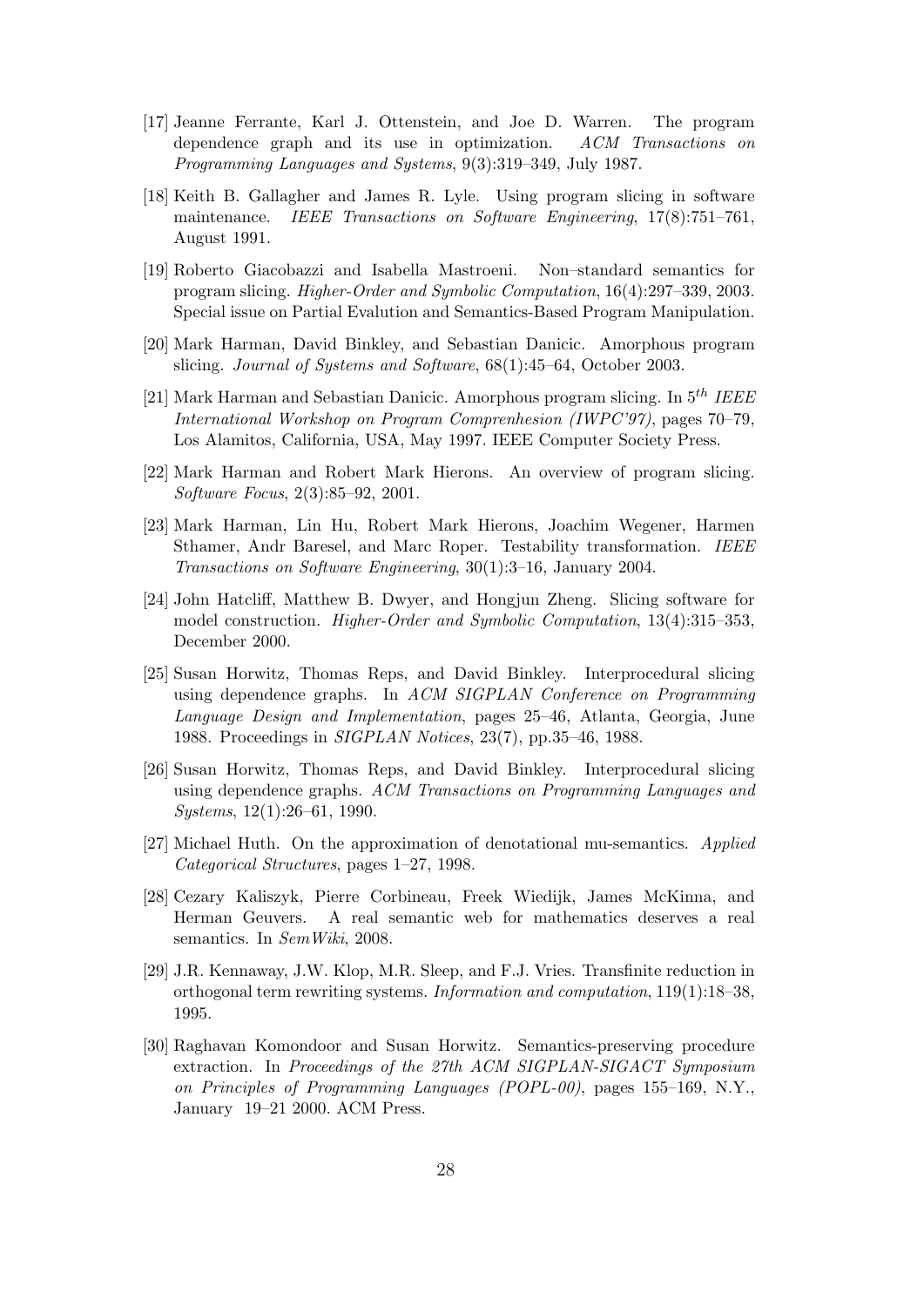- [31] Bogdan Korel and Janusz Laski. Dynamic program slicing. Information Processing Letters, 29(3):155–163, October 1988.
- [32] Bogdan Korel, Inderdeep Singh, Luay Tahat, and Boris Vaysburg. Slicing of state based models. In IEEE International Conference on Software Maintenance (ICSM'03), pages 34–43, Los Alamitos, California, USA, September 2003. IEEE Computer Society Press.
- [33] Arun Lakhotia and P. Singh. Challenges in getting formal with viruses. virus bulletin, September 2003.
- [34] Michael R. Laurence, Sebastian Danicic, Mark Harman, Rob Hierons, and John Howroyd. Equivalence of conservative, free, linear program schemas is decidable. Theoretical Computer Science, 290:831–862, January 2003.
- [35] Härmel Nestra. Transfinite semantics in program slicing. *Proc. Estonian Acad.* Sci. Eng., 11(4):313–328, Dec 2005.
- [36] Venkatesh Prasad Ranganath, Torben Amtoft, Anindya Banerjee, Matthew B. Dwyer, and John Hatcliff. A new foundation for control-dependence and slicing for modern program structures. In European Symposium on Programming, pages 77–93, 2005.
- [37] Venkatesh Prasad Ranganath, Torben Amtoft, Anindya Banerjee, John Hatcliff, and Matthew B. Dwyer. A new foundation for control dependence and slicing for modern program structures. ACM Transactions on Programming Languages and Systems, 29(5), 2007.
- [38] Thomas Reps and Wuu Yang. The semantics of program slicing. Technical Report Technical Report 777, University of Wisconsin, 1988.
- [39] David Sands. A compositional semantics of combining forms for gramma programs. In Formal Methods in Programming and Their Applications, pages 43–56, 1993.
- [40] D. A. Schmidt. Denotational semantics: A Methodology for Language Development. Allyn and Bacon, 1986.
- [41] Joseph E. Stoy. Denotational semantics: The Scott–Strachey approach to programming language theory. MIT Press, 1985. Third edition.
- [42] Frank Tip. A survey of program slicing techniques. Journal of Programming Languages, 3(3):121–189, September 1995.
- [43] Janis Voigtländer and Patricia Johann. Selective strictness and parametricity in structural operational semantics, inequationally. Theor. Comput. Sci., 388(1-3):290–318, 2007.
- [44] Martin Ward. Program slicing via FermaT transformations. In  $26^{th}$  IEEE Annual Computer Software and Applications Conference (COMPSAC 2002), pages 357–362, Los Alamitos, California, USA, August 2002. IEEE Computer Society Press.